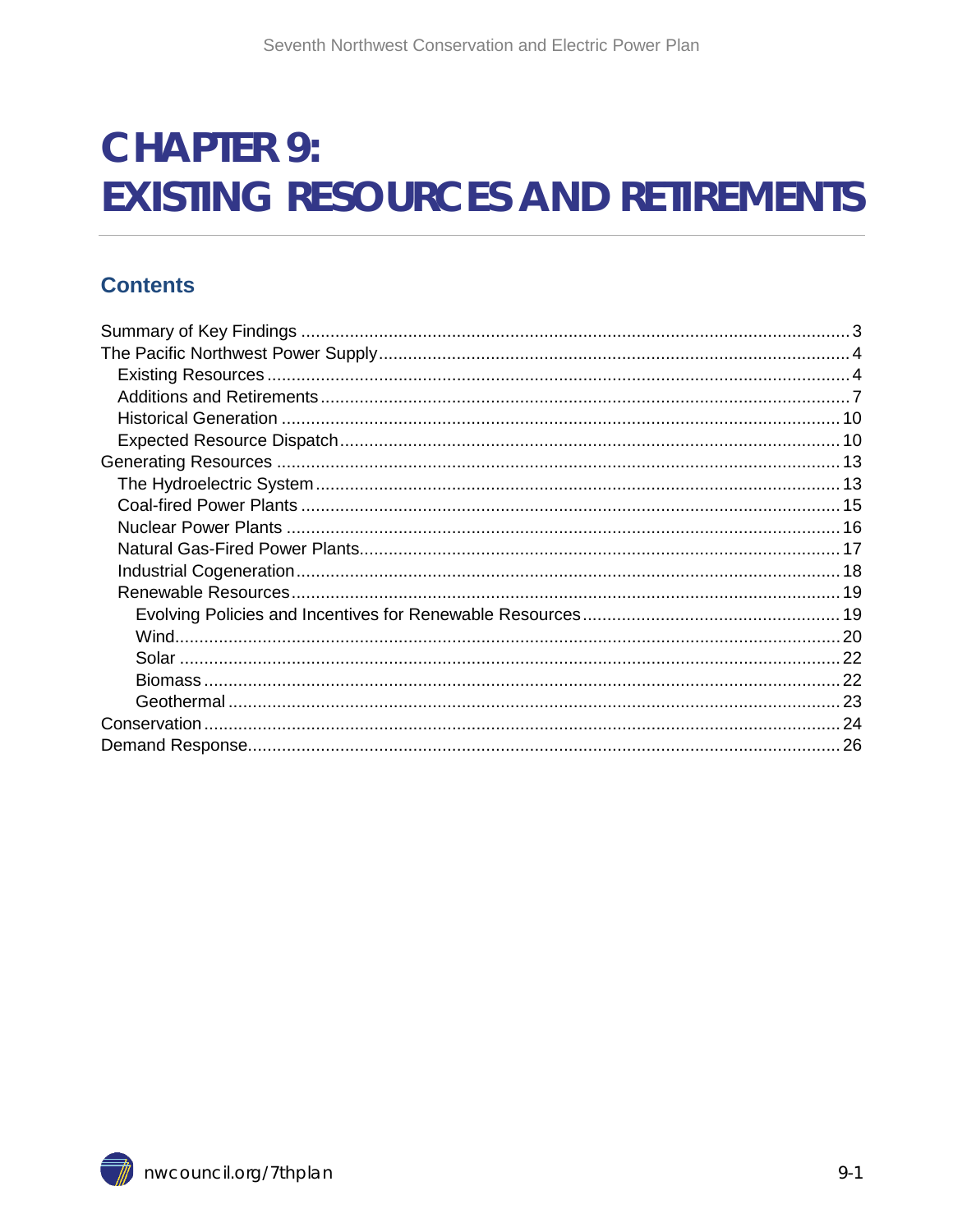#### **List of Figures and Tables**

| Figure 9 - 1: Pacific Northwest Electricity Power Supply – Installed Nameplate Capacity5  |  |
|-------------------------------------------------------------------------------------------|--|
| Figure 9 - 2: Pacific Northwest Electricity Power Supply - Energy Generating Capability 6 |  |
|                                                                                           |  |
|                                                                                           |  |
|                                                                                           |  |
| Figure 9 - 6: Expected Annual Energy Dispatch for the Northwest Power Supply in 2017  11  |  |
| Figure 9 - 7: Expected Annual Energy Dispatch for the Federal Power Supply in 2017  12    |  |
|                                                                                           |  |
|                                                                                           |  |
| Figure 9 - 10: Wind Capacity Development in the Pacific NW since 1998 (Nameplate)  21     |  |
|                                                                                           |  |
|                                                                                           |  |
| Figure 9 - 13: Incremental Savings from Bonneville, Utility, and NEEA Programs  25        |  |
|                                                                                           |  |
|                                                                                           |  |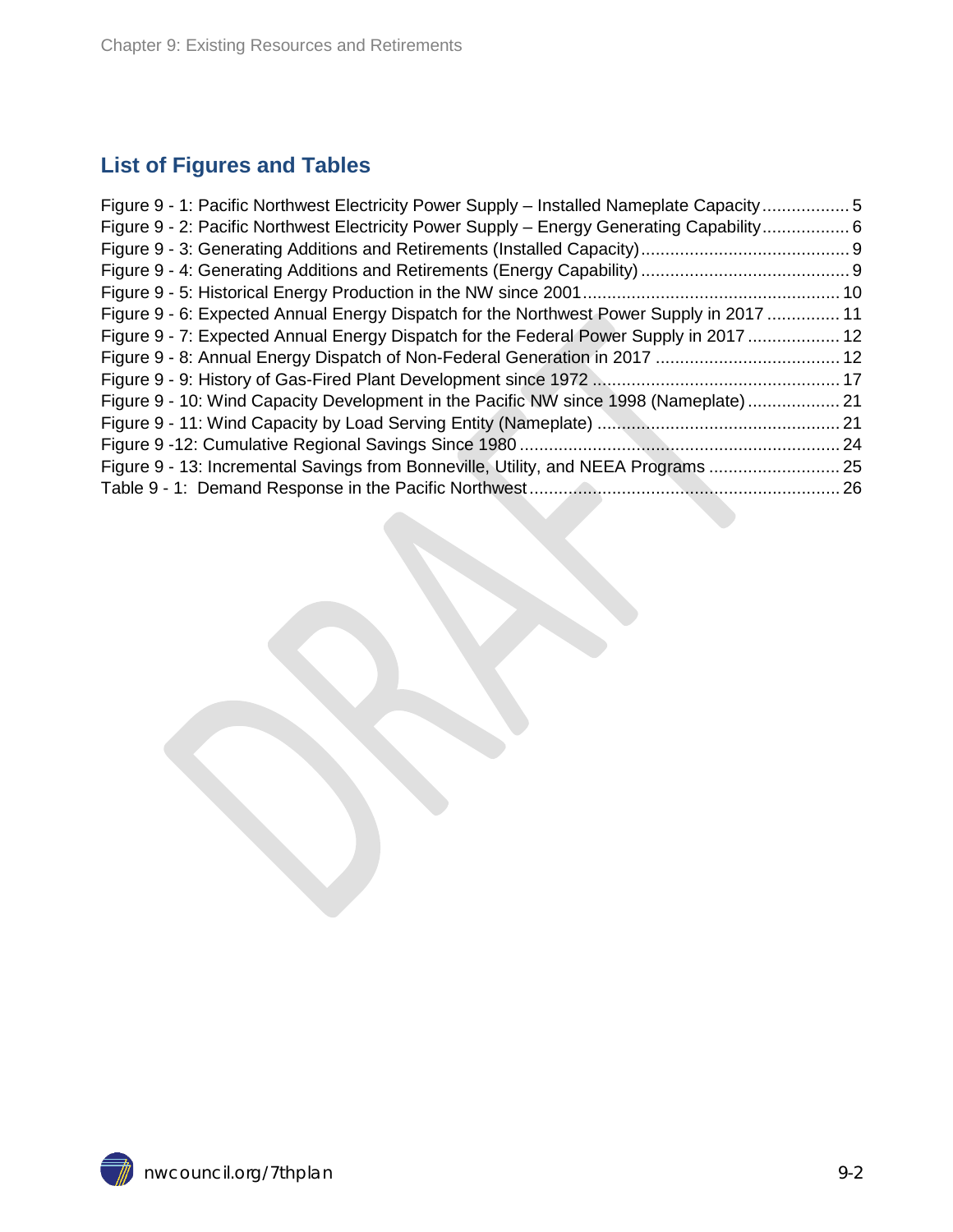## <span id="page-2-0"></span>KEY FINDINGS

Over the course of the Council's three and a half decades of existence, the Northwest power supply has seen some dramatic changes. The Council was created, in part, because of a fear in the late 1970s that regional demand for electricity would quickly outgain the power supply's capability. That did not turn out to be the case and the Council's first power plan was developed to address a shortterm generating surplus instead of the perceived deficit.

During the late 1980s and into the 1990s, the electric industry was convinced that the "market" would incentivize capital development of generating resources. This also did not turn out to be the case and very little generating capability was added during the 1990s. By 2001, due to the failure of the California market and the second driest year on record in the Northwest, the region faced a severe energy crisis. It survived but only by securing very expensive temporary generating capability and, most dramatically, paying to curtail service to aluminum smelters – all of which lead to significantly increased electricity rates.

The years between 2001 and 2005 saw increased activity in resource development and by the Council's Sixth Power Plan, the region was more or less again in a load-resource balance. This short history of the region's power supply illustrates the difficulties planners have in forecasting future needs and subsequently developing proper strategies to cover potential changes in those future needs.

Today the hydroelectric system remains the cornerstone of the Northwest's power supply, providing about two-thirds of the region's energy, on average. Over the last five years, its generating capability has been diminished to a much smaller degree than from 1980 through 2010. These recent reductions in the hydroelectric system's capability were primarily due to increasing demands to provide more balancing reserves for wind generation.

One of the Council's key accomplishments over the last 35 years has been its support for the implementation of over 5,900 average megawatts of energy efficiency – equivalent to over 15 percent of the region's firm energy generating capability. Over the past five years,<sup>[1](#page-0-0)</sup> the region has achieved 1,500 average megawatts of energy efficiency savings, exceeding the Sixth Power Plan's five year goal of 1,200 average megawatts from 2010 to 2014.

The region has also seen a very rapid development of wind generation, with 4,230 megawatts of wind capacity built from 2010 through 2014 – about equivalent to the development during the previous five year period. This development was prompted in large part by renewable portfolio standards adopted in three of the four Northwest states (Washington, Montana, Oregon). In Idaho the Public Utilities Regulatory Policy Act has also played a major role in wind development. It appears, however, that the rapid development of wind seen over the past ten years is likely to slow down over the next five-to-ten year period.

<span id="page-2-1"></span> $1$  2014 data are preliminary as of September 30, 2015.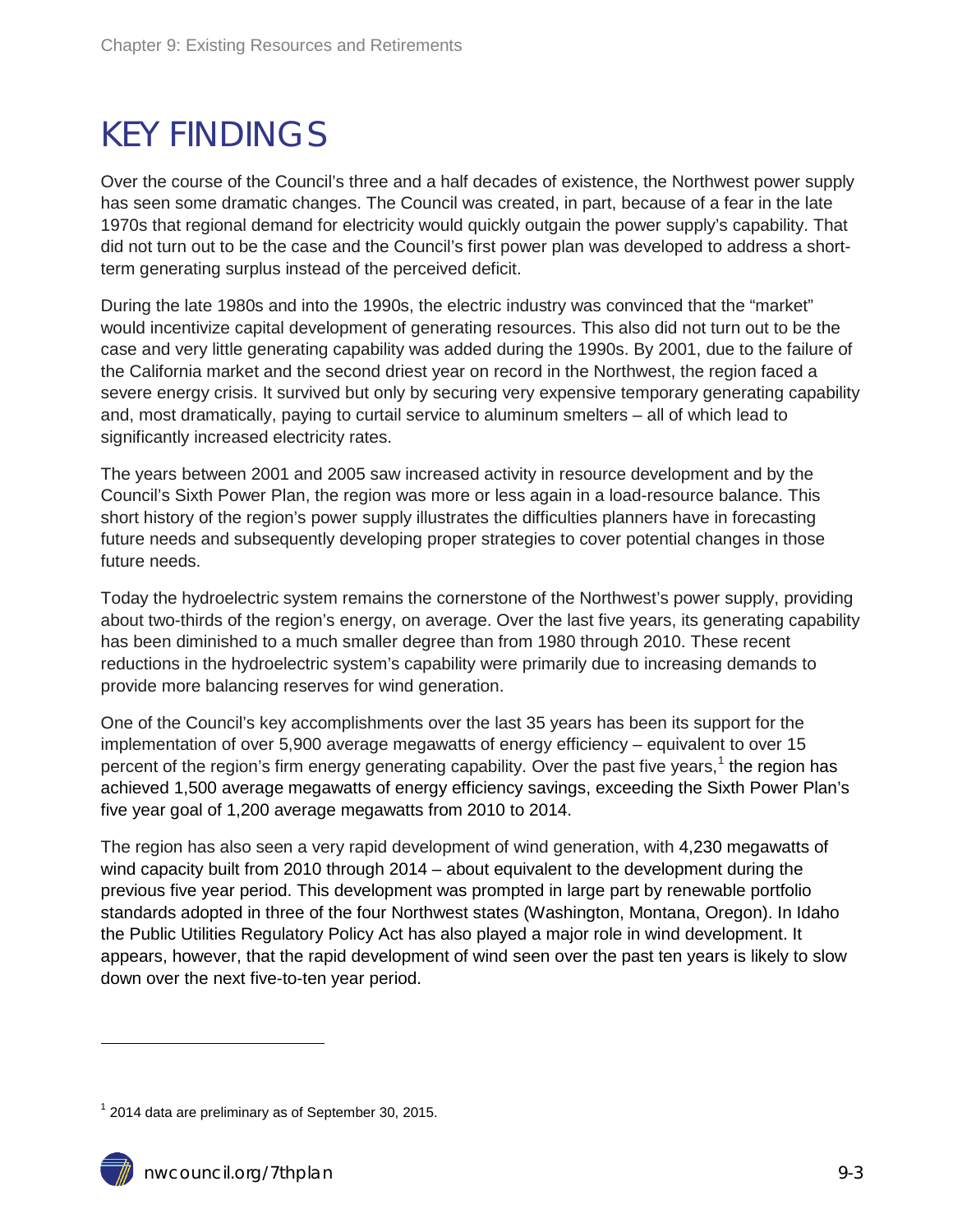Over the past five years, about 520 megawatts of new gas-fired generating capability was added, with another 440 megawatts or so expected to be completed by 2017. During the same period, TransAlta's Big Hanaford combined-cycle gas-fired power plant and the Elwha and Condit small hydroelectric power plants were all retired. PPL Montana announced the permanent retirement of its J.E. Corette plant scheduled for late 2015. In 2020, Portland General Electric plans to cease coalfired generation at Boardman and TransAlta will retire one of its units of its Centralia coal plant in 2020 and the second unit in 2025. NV Energy has announced the retirement of the North Valmy coal plant, which is co-owned by Idaho Power Company, by 2025.

Political pressure to decrease generation from carbon-producing resources has prompted development of more carbon-free resources and efficiency measures. One of the challenges for the Council's plan is to identify strategies to maintain an adequate, efficient, economic, and reliable power supply in a future with increasing shares of variable resources and smaller more widely distributed sources of energy supply.

## <span id="page-3-0"></span>THE PACIFIC NORTHWEST POWER SUPPLY

### <span id="page-3-1"></span>Existing Resources

Today's regional power supply is still dominated by the hydroelectric system, although its share of total generating capability has decreased since 1980, mostly due to the addition of a significant amount of non-hydro resources. However, during that same period, hydroelectric generating capability has also been reduced because of increasing operating constraints to benefit fish and wildlife and because of increasing balancing reserves to cover the growing number of wind turbines.

Figure 9 - 1 shows the breakdown of the region's existing resources by type, as a percentage of total installed nameplate capacity. Second to hydroelectric capacity, which contributes 54 percent of the total, gas-fired resources provide about 15 percent of the total, with peaking units contributing about 4 percent and base-loaded units making up the other 11 percent. Wind generation is the next largest capacity component with 14 percent of the 63,199 megawatt total. Coal generation comes next providing 12 percent of the total installed nameplate capacity.

Unfortunately, characterizing each resource type's contribution based on nameplate capacity can be misleading because nameplate capacity is not always a good indicator of useable capacity. In particular, for both hydroelectric and wind resources, nameplate capacity is not an accurate indicator of peaking capability. For example, only five percent of Northwest wind resource nameplate capacity is assumed when analyzing plans to meet future peaking needs. Thus, on a firm capacity basis, wind only provides about one percent of the total system firm peaking capability.<sup>[2](#page-2-1)</sup> Hydroelectric peaking capability is also much smaller than its nameplate capacity. This is because most hydroelectric facilities in the region have limited storage behind their reservoirs. Moreover, the peaking capability of the hydroelectric system depends on the duration of the peak event – the

<span id="page-3-2"></span> $2$  Firm peaking capability refers to an amount of generating capacity (in megawatts) that can be dispatched with a high level of confidence during peak demand hours.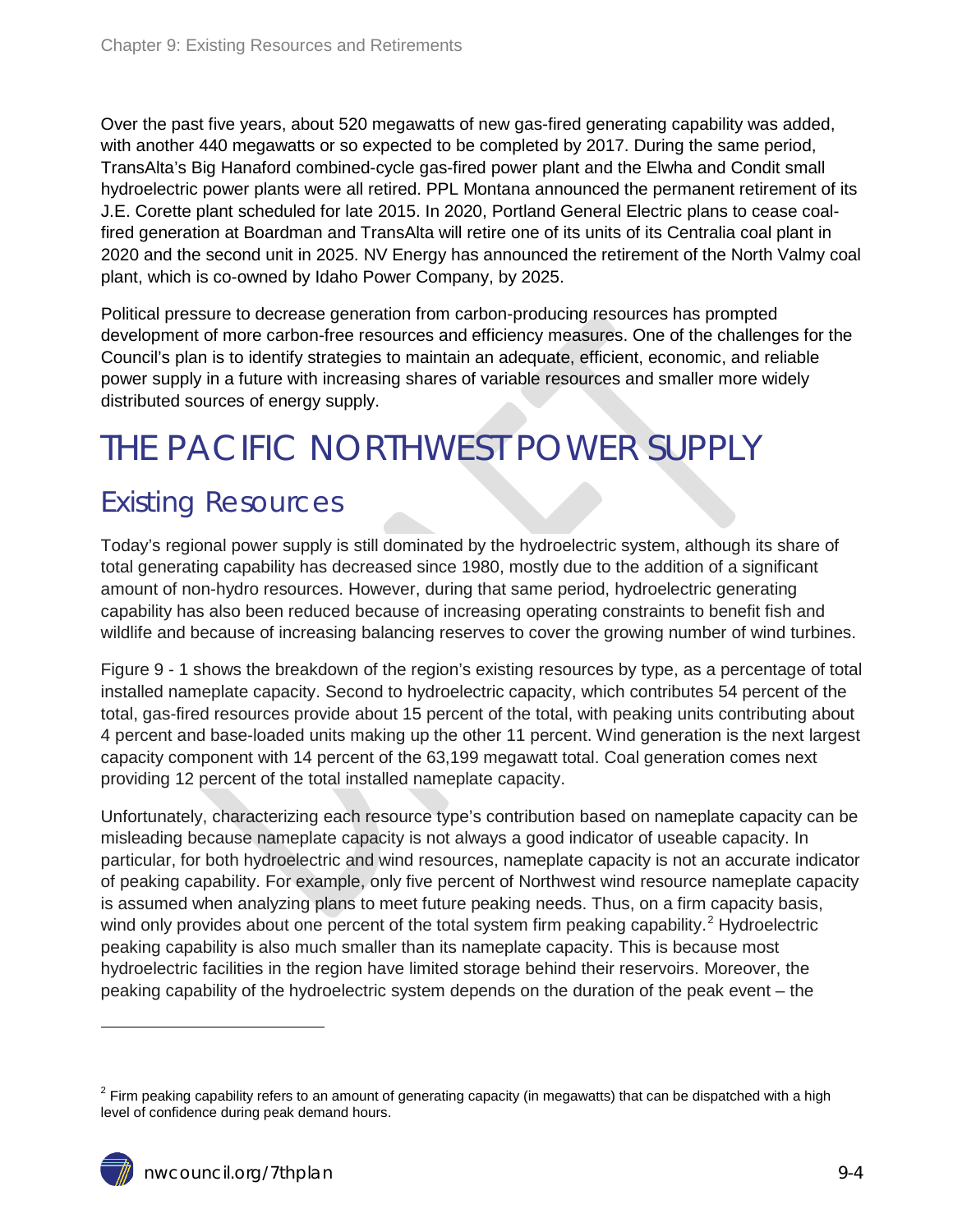longer the duration, the smaller the peaking capability. For example, the region's hydroelectric system's nameplate capacity is about 33,000 megawatts but it can only produce about 26,000 megawatts of sustained peak over a two hour period. Its four-hour peaking capability drops to about 24,000 megawatts and over ten hours, it can only provide about 19,000 megawatts of firm capacity.



<span id="page-4-0"></span>Figure 9 - 1: Pacific Northwest Electricity Power Supply – Installed Nameplate Capacity

A better assessment of how much each resource contributes to meet Northwest loads is to compare each resource's energy generating capability with that of the entire power supply. Figure 9 - 2 shows the breakdown by resource for average energy generating capability.

In 1983 the hydroelectric system made up 78 percent of the region's firm energy generating capability (12,350 average megawatts of hydroelectric compared to 3,563 average megawatts of thermal).<sup>[3](#page-3-2)</sup> Today the hydroelectric system's share of the regional total is much smaller. Compared to 78 percent in 1983, hydroelectric generation now makes up about 40 percent of the total system firm energy generating capability (11,600 average megawatts of hydroelectric to about 18,500 average megawatts of thermal, wind, and solar). But firm hydroelectric generation is based on the driest period on record (critical hydro) due to its low storage-to-runoff-volume ratio<sup>[4](#page-4-1)</sup> and other factors.

 $3$  The First Northwest Conservation and Electric Power Plan, 1983, Chapter 6

<span id="page-4-2"></span><span id="page-4-1"></span><sup>&</sup>lt;sup>4</sup> The U.S. portion of reservoirs in the Columbia River Basin can only store about 15 percent of the annual average river volume runoff.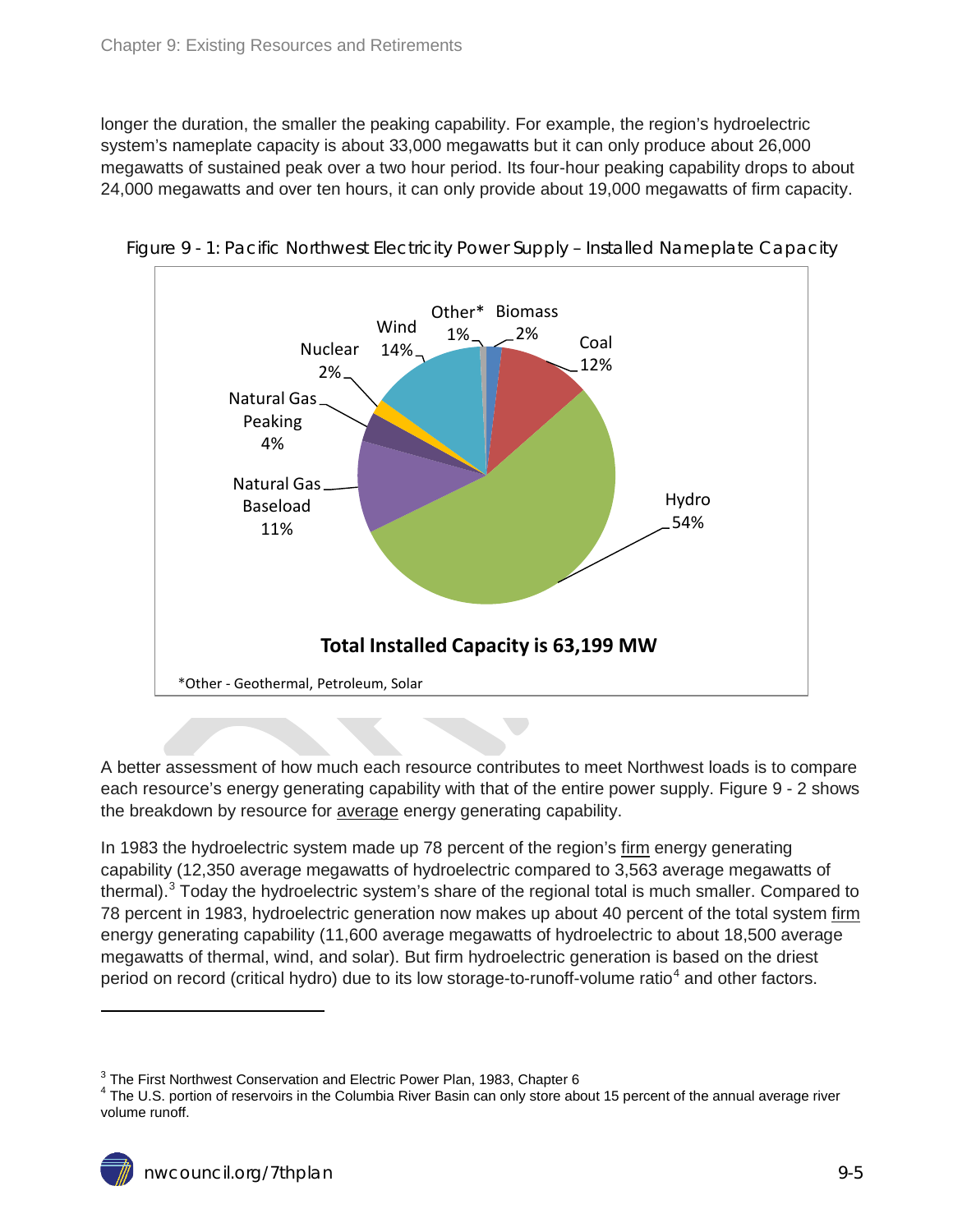Figure 9 - 2 shows average hydroelectric generation, which makes up about 47 percent of the total power supply's energy generating capability.

Following hydroelectric generation, the second largest source of energy generating capability is natural gas fired generation, which provides about 23 percent of the total (with combined-cycle turbines at 18 percent and simple-cycle turbines at 5 percent). Large central station coal plants, located in Montana, Wyoming, and Nevada, represent the region's third largest energy resource comprising about 17 percent of the total. As described below, coal's share of the total will diminish over the next decade through announced retirements.

In contrast to the decline in coal generating capability, the past decade has seen a very rapid development of wind generation. Wind now comprises about 8 percent of the region's electricity supply. This development was prompted by renewable portfolio standards adopted in three of the four Northwest states. It appears, however, that the rapid development of wind is likely to slow down over the next five year period due to the expiration of incentives and low load growth.

The region has a single operating nuclear plant, Columbia Generating Station, which contributes about 3 percent to the energy supply. The existing regional power supply and its capabilities are described in detail in the Council's Generating Resources Database.<sup>[5](#page-4-2)</sup>



<span id="page-5-1"></span>Figure 9 - 2: Pacific Northwest Electricity Power Supply – Energy Generating Capability

<span id="page-5-2"></span><span id="page-5-0"></span><sup>&</sup>lt;sup>5</sup> The Council's Generating Resource Database can be found at this link: [www.nwcouncil.org/energy/powersupply](http://www.nwcouncil.org/energy/powersupply)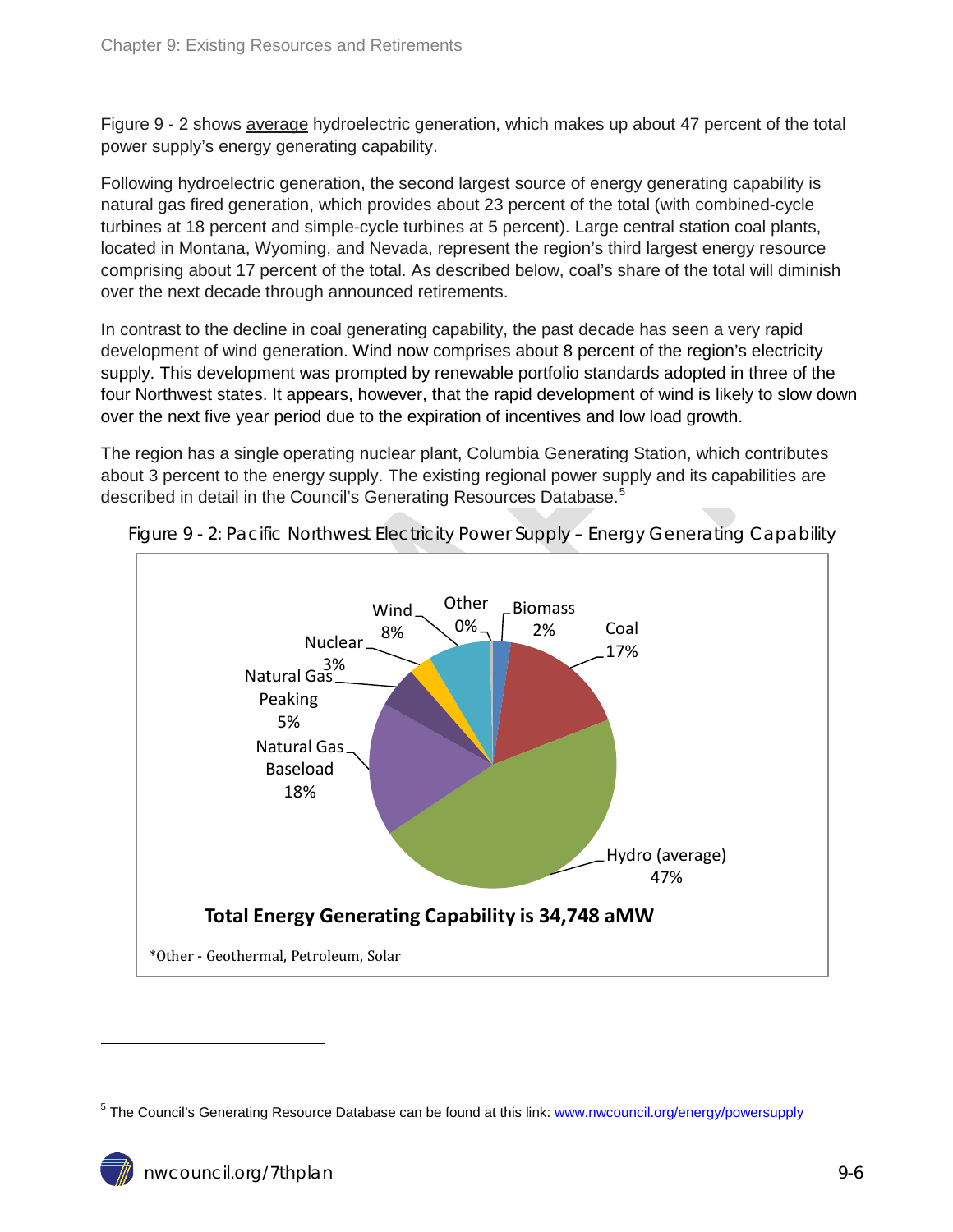### Additions and Retirements

Over the past two decades, large thermal resources such as coal and nuclear plants became less desirable to acquire. In part, this was due to their large size, longer development lead times, and other factors such as cost and environmental considerations. Smaller, shorter lead time resources, such as gas-fired turbines, wind, and to some extent solar, which can be scheduled to better match load growth, are now the principal generating technologies considered for resource development. Since the adoption of the Sixth Power Plan in 2010, the region's power system has seen the addition of a variety of resources – although dominated by wind and natural gas – and limited retirements. Figures 9-3 and 9-4 show the energy and capacity additions and retirements over the past decade. Some of the highlights include:

- **Wind power.** Over the past decade, the region has seen significant wind power development. In 2012, the region installed around 2,000 megawatts nameplate capacity – the highest annual acquisition of wind capacity in the region. The following year, with the expiration and uncertainty of the future of the Production Tax Credit, there was no major development of new wind resources. In all, the region added 4,230 megawatts of wind capacity from 2010 through 2014 – about equivalent to the development during the previous five year period.
- **Natural Gas.** With low natural gas prices and the need for additional flexibility and integration of variable energy resources, the region has seen the addition of a few gas-fired plants. Two of the larger plants are the 300 megawatt Langley Gulch combined cycle power plant installed by Idaho Power in 2012, and the 220 megawatt reciprocating engine gas plant installed by Portland General Electric at the end of 2014.
- **Energy Efficiency.** The region has continued to exceed the Council's power plan annual energy efficiency targets since 2005. From 2010 through 2014, $<sup>6</sup>$  $<sup>6</sup>$  $<sup>6</sup>$  the region achieved 1,500</sup> average megawatts of energy efficiency savings, exceeding the Sixth Plan's 1,200 averagemegawatt goal for 2010-2014.
- **Small biomass.** Several small biomass plants have popped up around the region, such as anaerobic digesters on dairy farms and landfill gas power plants on municipal waste projects. While not huge power producers, these small plants often fit into the natural operation cycle and can generate electricity to meet on-site loads or to sell. As renewable resources, these projects qualify as eligible resources to meet many state Renewable Portfolio Standard goals.
- **Hydropower.** The region has been undergoing upgrades to many of its existing hydroelectric turbines resulting in increased efficiency (greater energy output) and adding turbines and new equipment resulting in increased capacity. New small hydropower projects have also

<span id="page-6-0"></span> $6$  2014 data are preliminary as of September 30, 2015.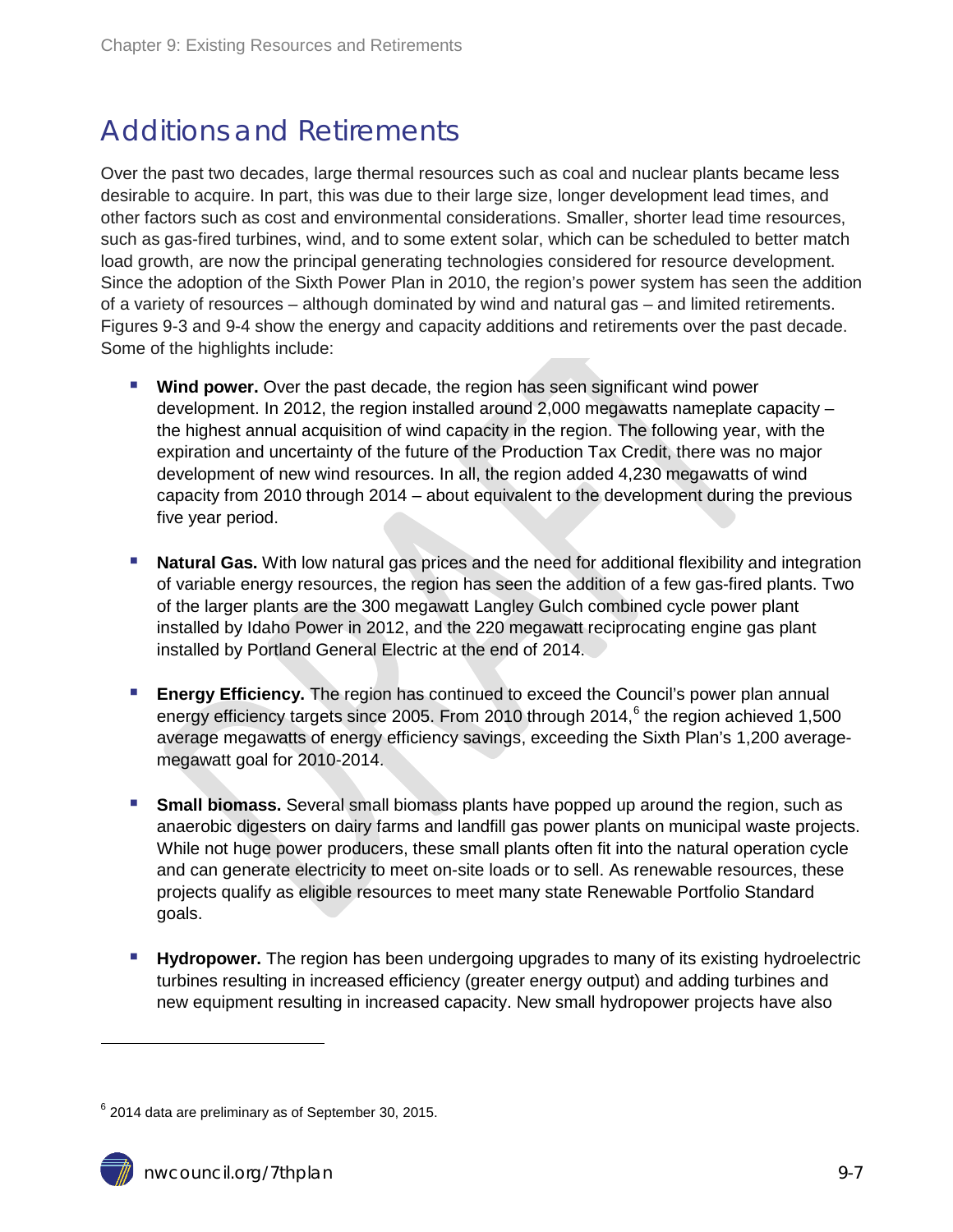been assessed for feasibility in the Pacific Northwest. Snohomish PUD developed its 7.5 megawatt nameplate capacity Youngs Creek project in 2011.

- **Retirements.** Very few plants have been retired over the past five years. Some of the notable retirements include: TransAlta's Big Hanaford combined cycle power plant and Elwha and Condit small hydropower dams.
- **Announced retirements**. There have been several announcements of upcoming retirements of coal plants in the region over the next decade. Portland General Electric announced that it will cease coal-fired generation at Boardman in 2020, TransAlta will retire Unit 1 and 2 of its Centralia coal plant in 2020 and 2025, respectively, and PPL Montana announced the permanent retirement of J.E. Corette in late 2015. NV Energy has announced the retirement of the North Valmy coal plant in Nevada by 2025. Idaho Power Company coowns the North Valmy plant.
- **Hydropower system operational changes.** The operational flexibility and generating capability of the Columbia River Basin hydroelectric system has been reduced since 1980 primarily due to efforts to better protect fish and wildlife. Over the past thirty years, the pattern of reservoir storage and release has shifted some winter river flow back into the spring and summer periods during the juvenile salmon migration period. In addition, minimum reservoir elevations have been modified to provide better habitat and food supplies for resident fish. The results of these changes have reduced the hydroelectric system's firm generating capability by about ten percent or by about 1,100 average megawatts. Since about 1995, the hydroelectric system's peaking capability has dropped by about 5,000 megawatts. Most of these changes have occurred between 1980 and the early 2000s. Since the Sixth Power Plan, increasing reliance on the hydroelectric system to provide within-hour balancing needs<sup>[7](#page-6-0)</sup> for wind generation has also diminished its peaking capability.

<span id="page-7-0"></span> $7$  For more information on balancing needs see Chapter 9 and Chapter 16.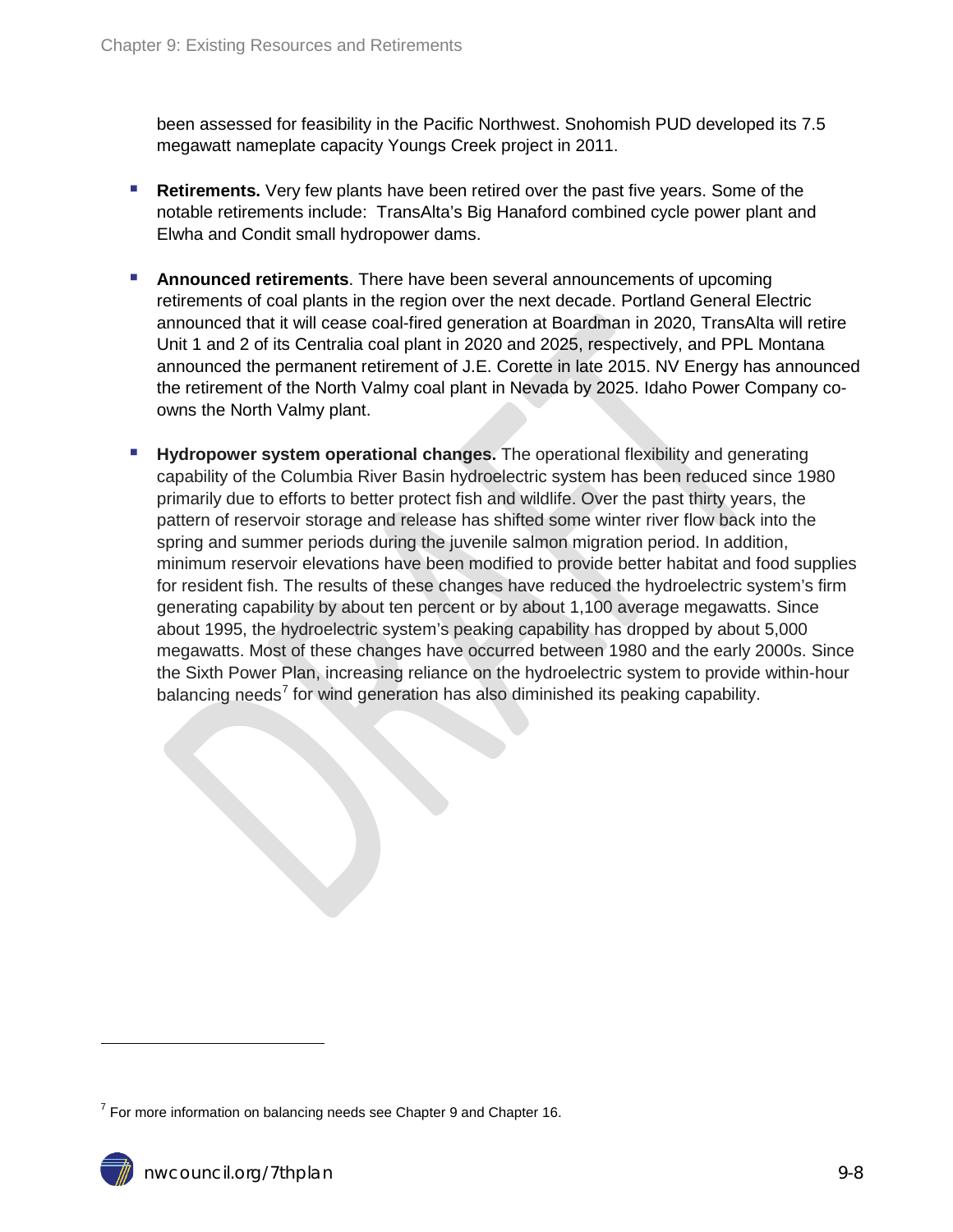<span id="page-8-0"></span>

Figure 9 - 3: Generating Additions and Retirements (Installed Capacity)

<span id="page-8-1"></span>

Figure 9 - 4: Generating Additions and Retirements (Energy Capability)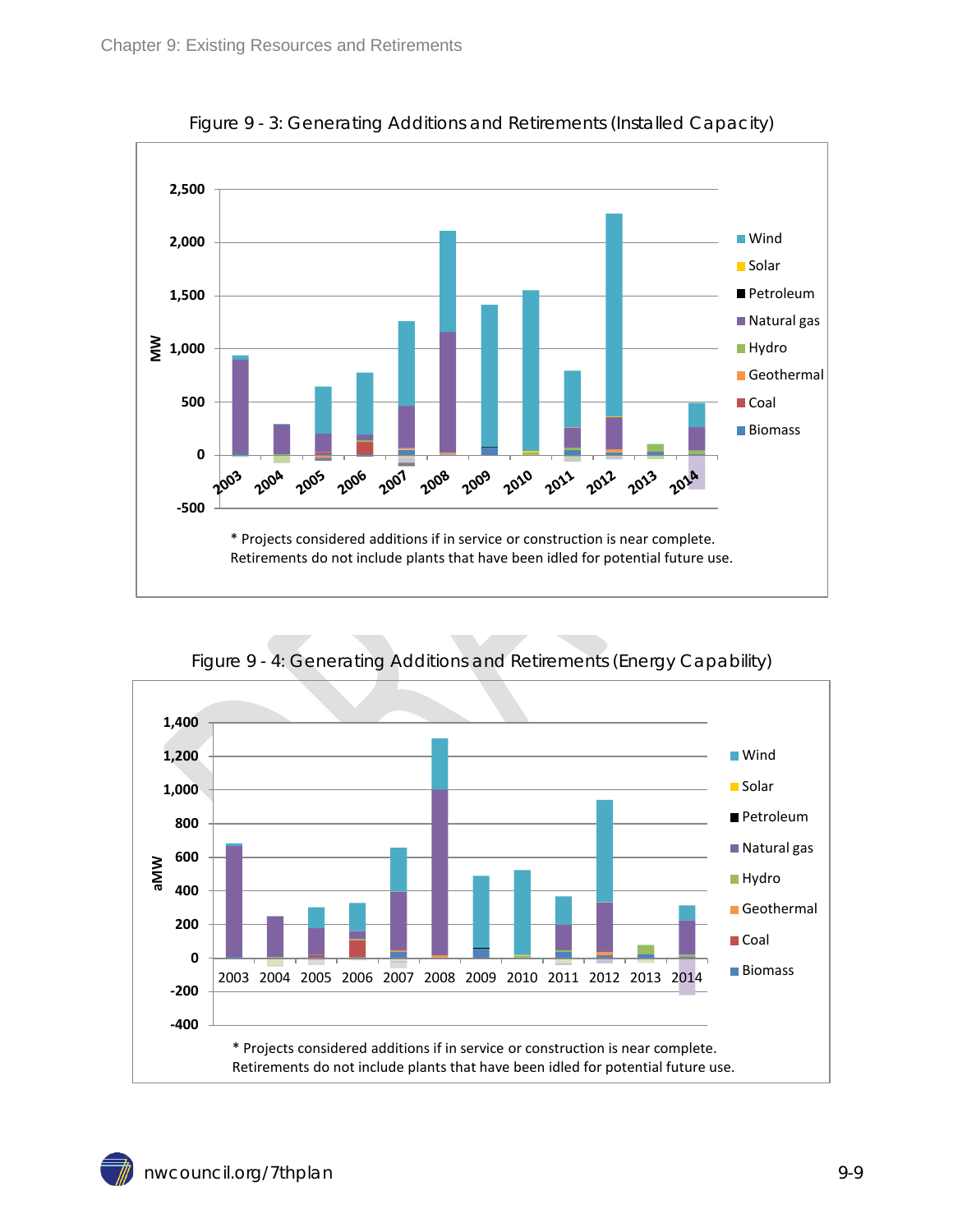### <span id="page-9-0"></span>Historical Generation

The Pacific Northwest power system is dominated by its significant hydropower generation. Figure 9 - 5 below shows the historical annual energy production since 2002 by resource type. As illustrated in the figure, while remaining the dominant resource, annual hydroelectric generation varies significantly depending on weather conditions and snowpack. Generation from natural gas power plants is directly correlated to hydroelectric generation; in good water years, less power is dispatched from gas-fired plants and in poor water years, more power is dispatched. Generation from wind resources has made increasing contributions over the past decade.

<span id="page-9-2"></span>

Figure 9 - 5: Historical Energy Production in the NW since 2001

### <span id="page-9-1"></span>Expected Resource Dispatch

Through this point in the chapter, the makeup of the region's power supply and how it has been dispatched over the last decade has been discussed. It is also of interest to project how the system might be used in future years. Figures 9-6 through 9-8 illustrate how various resource types would be dispatched, on average, for the 2017 operating year. The Council's recent resource adequacy assessment indicates that the region's power system is expected to continue to provide an adequate supply through 2020 (assuming that energy-efficiency measures continue to be acquired as targeted in the Sixth Power Plan). Figure 9 - 6 shows the expected dispatch of all regional resources. On average and as expected, the hydroelectric system should provide about two-thirds of the energy needs for the region. Coal and natural gas combined should still provide about 18 percent of the region's electricity and the Columbia Generating Station (nuclear) should provide about four percent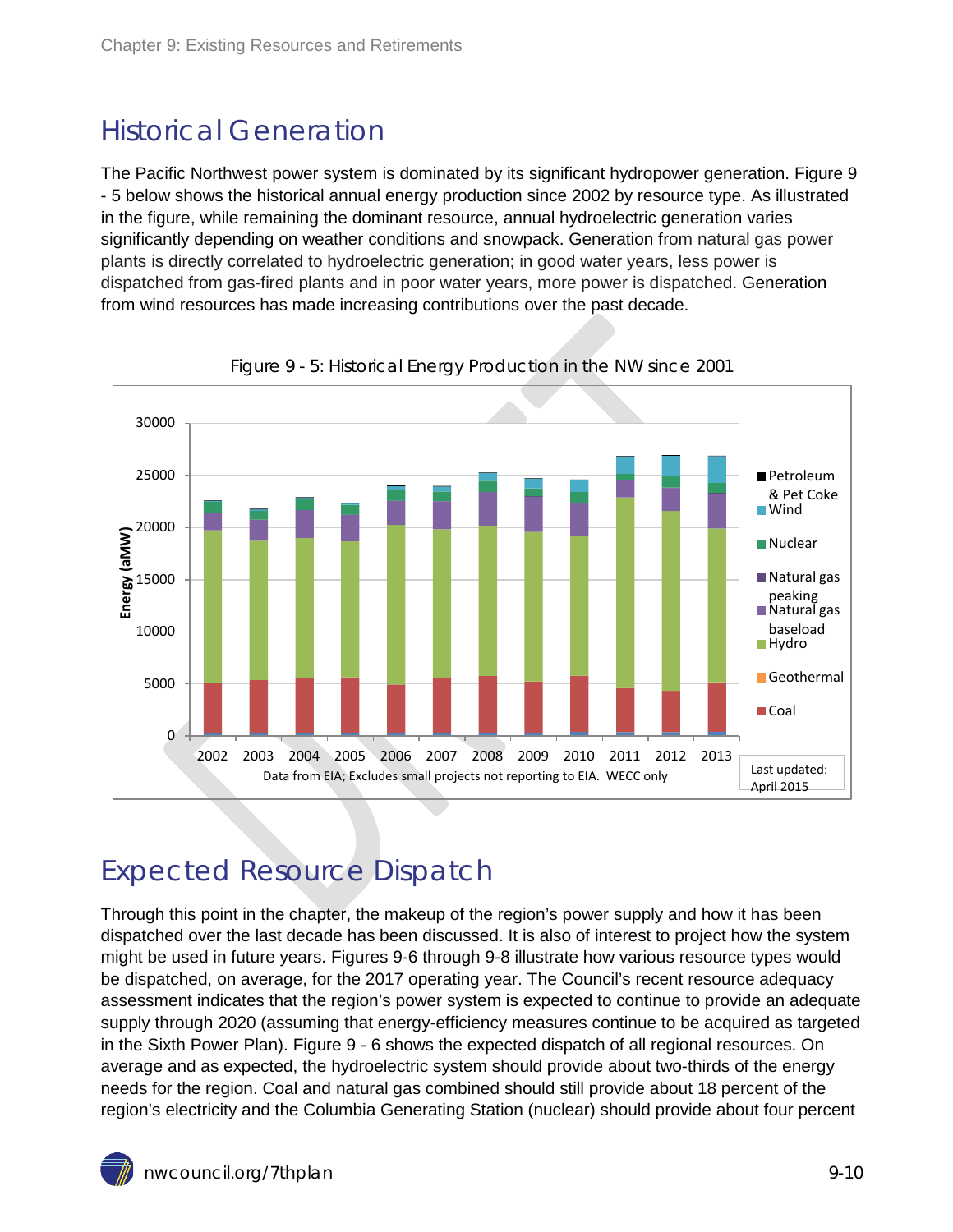of the total generation. Renewable resources, namely wind and biomass, should contribute about eight percent. The remaining energy, about three percent, is imported from out of region or is produced by in-region merchant generators.



<span id="page-10-0"></span>Figure 9 - 6: Expected Annual Energy Dispatch for the Northwest Power Supply in 2017

Figure 9 - 7 shows the expected resource dispatch for the federal system. The bulk of federal generation, nearly 90 percent, comes from the federal hydroelectric system. Figure 9 - 8 shows the expected resource dispatch for the non-federal portion of the region's power supply. The non-federal power supply is almost equally split between hydroelectric generation and non-hydro generation. It should be noted that the actual generation production in any future year is dependent on the Columbia River Basin runoff volume – just as was illustrated for historical generation in Figure 9 - 5.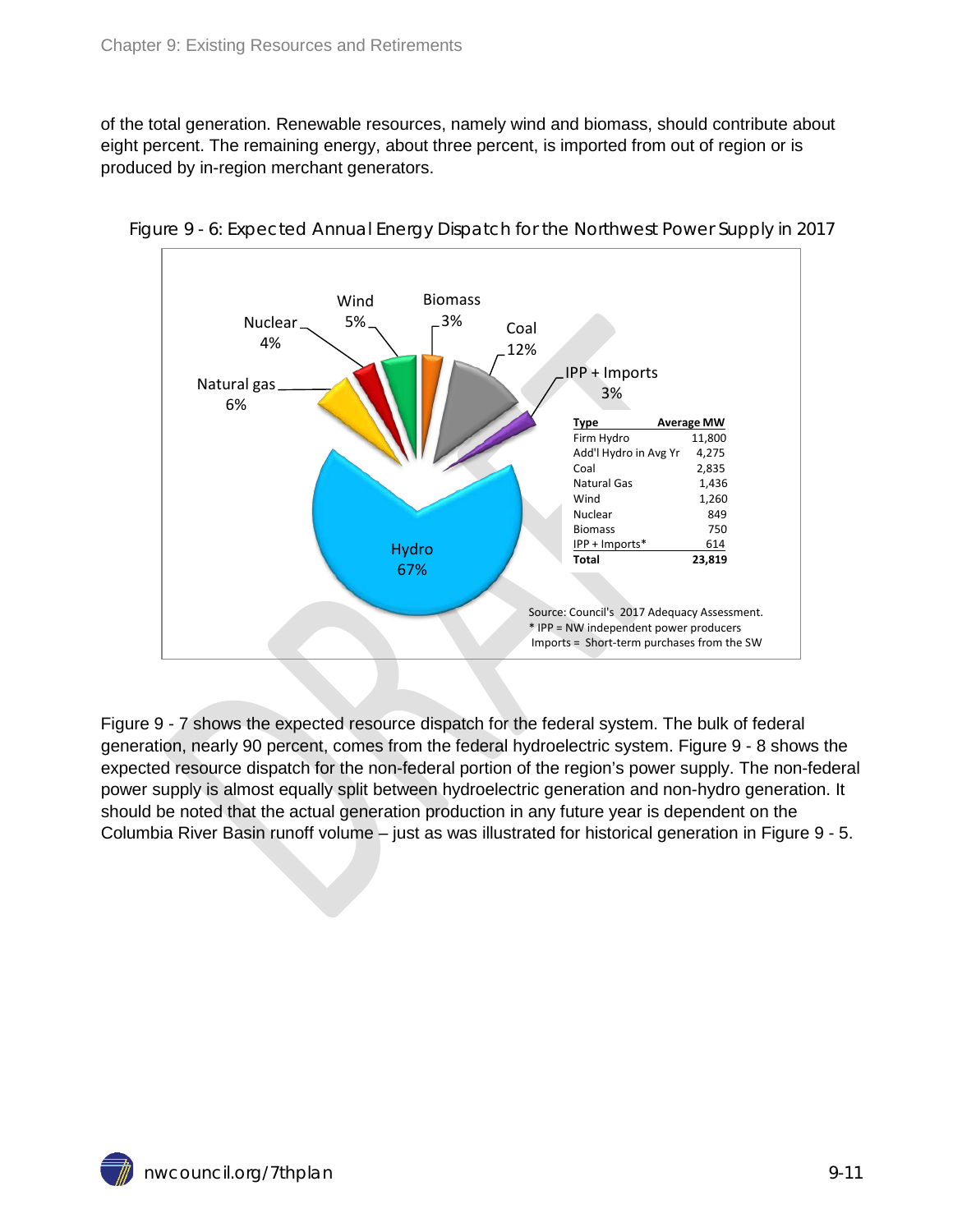

<span id="page-11-0"></span>Figure 9 - 7: Expected Annual Energy Dispatch for the Federal Power Supply in 2017



<span id="page-11-1"></span>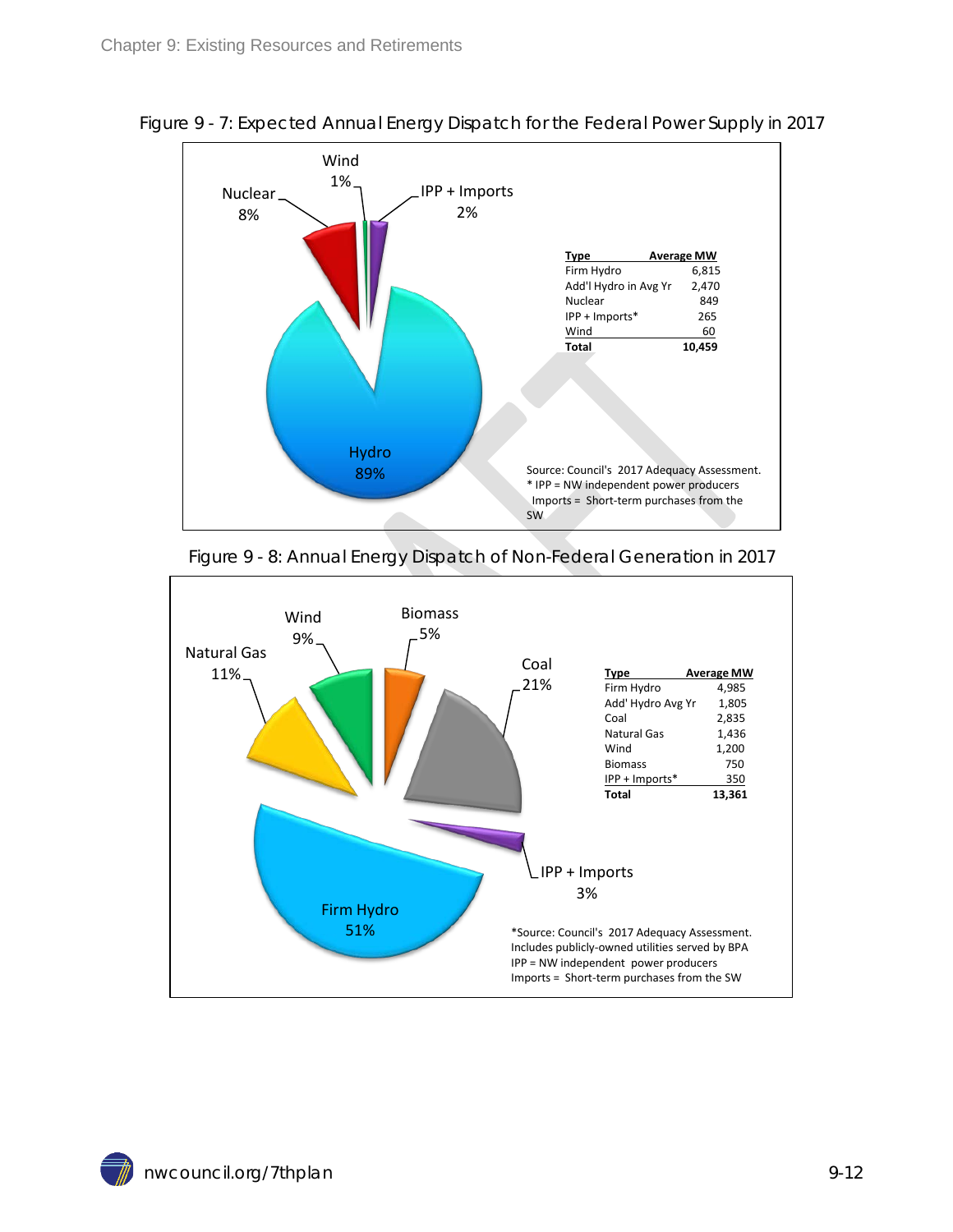## <span id="page-12-0"></span>GENERATING RESOURCES

The following section details the Pacific Northwest's existing resource base – how it was developed, what its drivers were, and in what quantity. In addition, the environmental effects and regulatory compliance requirements are noted for each resource – for more detail on these see Appendix I, which also contains a discussion of the environmental effects and issues associated with the development of the transmission system. See also Chapter 19, which describes the requirements for how the Council considers information on environmental effects with regard to the existing power supply, including the cost estimates related to compliance with environmental regulations, in crafting the power plan's new resource strategy.

### <span id="page-12-1"></span>The Hydroelectric System

The Columbia River originates in the Rocky Mountains in Canada, is joined by several major tributaries, including the Snake River, and extends a total of 1,243 miles to the Pacific Ocean. River flows are dominated by the basin's snow pack, which accumulates in the mountains during winter and then melts to produce runoff during spring and summer. The annual average runoff volume, as measured at The Dalles Dam, is 134 million acre-feet but it can range from a low of 78 million acrefeet to a high of 193 million acre-feet.

The Columbia River and its associated tributaries comprise one of the principal economic and environmental resources in the Pacific Northwest. Some 255 Federal and non-Federal dams have been constructed in the basin, making it one of the most highly developed basins in the world. Federal agencies have built 14 major multi-purpose projects on the Columbia and its tributaries, of which 4 are large storage reservoirs.<sup>[8](#page-7-0)</sup> The total active storage capacity of all the reservoirs in the Columbia River (U.S. and Canada) is about 56 million acre-feet. This represents about 42 percent of the average annual volume runoff as measured at The Dalles. The four large Federal reservoirs have a storage capacity of just over 15 million acre-feet. Total active U.S. storage is a little over 35 million acre-feet, which includes about two million acre-feet of non-treaty storage at the Mica project in Canada. This represents about 63 percent of the basin's total active storage capability. In practice, however, some of the region's active storage is unavailable due to seasonal minimum elevation constraints implemented for various purposes, including fish and wildlife protection.

The low storage-capacity to runoff-volume ratio means that the reservoir system has limited capability to shape river flows to best match seasonal electricity loads. The Pacific Northwest has historically been a winter-peaking region, yet river flows are highest in late spring when electricity load is generally the lowest. Because of this, the region has based its resource acquisition planning on critical hydro conditions, that is, the historical water year<sup>[9](#page-12-2)</sup> with the lowest runoff volume over the winter-peak demand period. Under those conditions, the hydroelectric system produces about

<span id="page-12-3"></span><span id="page-12-2"></span><sup>&</sup>lt;sup>8</sup> These are the Grand Coulee, Libby, Hungry Horse, and Dworshak dams.<br><sup>9</sup> The water year or hydrologic year is normally defined by the USGS from the beginning of October through the end of September and denoted by the calendar year of the final nine months. The water year of the Columbia River system, however, is modeled from the beginning of September (beginning of operation for reservoir refill) through the end of August.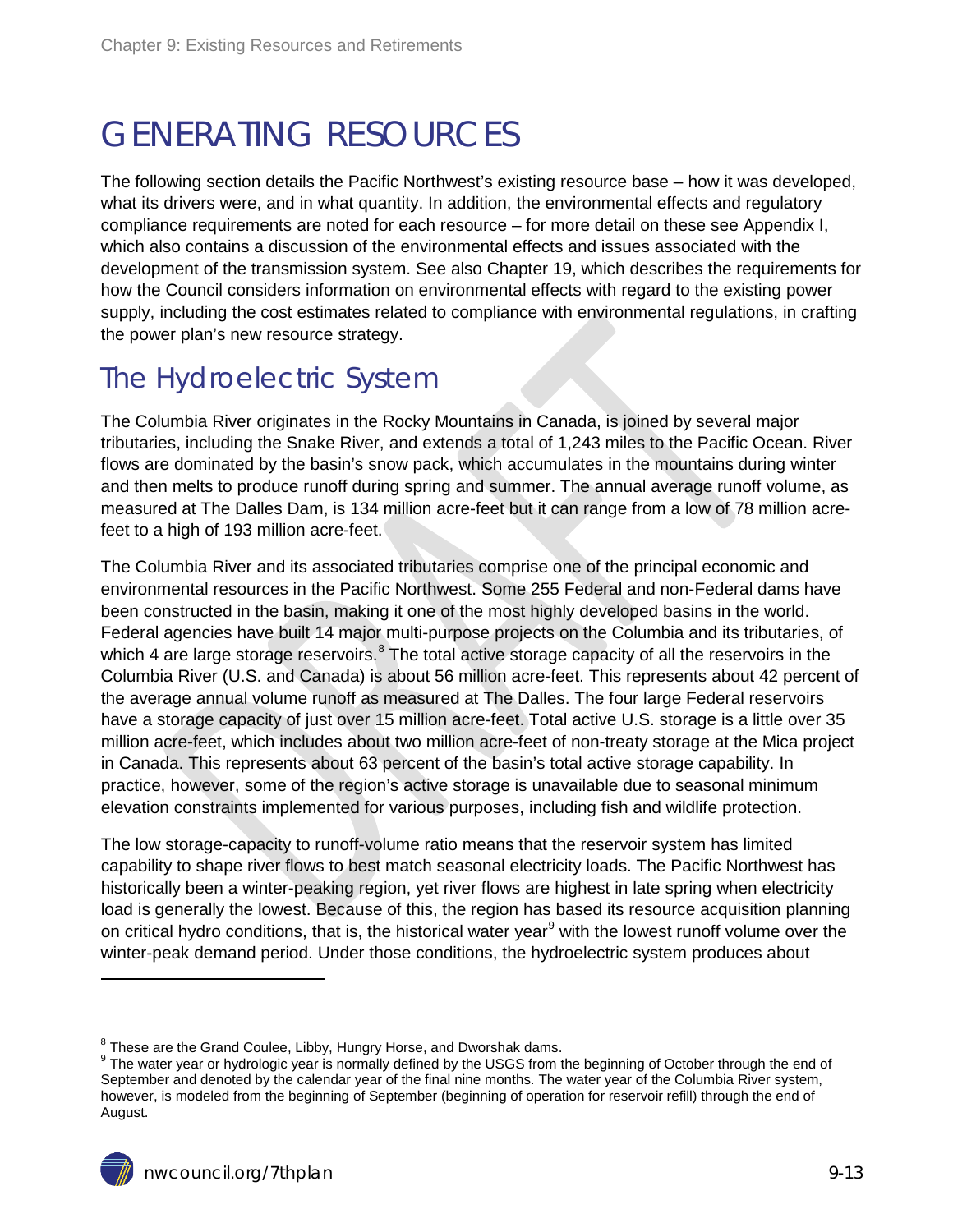11,600 average megawatts<sup>[10](#page-12-3)</sup> of energy. On average, over all runoff conditions, it produces nearly 16,300 average megawatts of energy, and in the wettest years it can produce about 19,000 average megawatts. For perspective, the annual average regional load is about 22,000 average megawatts.

The current U.S. portion of the Columbia River Basin's hydroelectric system has a nameplate capacity of about 33,000 megawatts. Because of limited storage, however, the hydroelectric system cannot sustain that much power production for very long. Again using the critical hydro criterion, analyses show that the hydroelectric system could sustain about 26,000 megawatts over a 2-hour period, 24,000 megawatts over a 4-hour period and 19,000 megawatts over a 10-hour period. These assessed capacity values are used for resource planning in the same way that the critical-year energy capability (11,600 average megawatts) is used. The assessed capacity values include the effects (a reduction) of carrying 900 megawatts of incremental within-hour balancing reserves and 1,100 megawatts of decremental balancing reserves.

The Power Act requires that the Council's power plan and Bonneville's resource acquisition program assure that the region has sufficient generating resources on hand to serve energy load and to accommodate system operations to benefit fish and wildlife. The Act requires the Council to update its fish and wildlife program before revising the power plan, and the amended fish and wildlife program then becomes a part of the power plan. The plan sets forth "a general scheme for implementing conservation measures and developing resources" with "due consideration" for, among other things, "protection, mitigation, and enhancement of fish and wildlife and related spawning grounds and habitat, including sufficient quantities and qualities of flows for successful migration, survival and propagation of anadromous fish."<sup>[11](#page-13-0)</sup> For further detail on these portions of the Act and how the Council is developing the Seventh Power Plan consistent with these requirements, see Chapters 19 and 20.

Since 1980, prior to the implementation of the Council's Fish and Wildlife Program, the hydroelectric system's firm energy generating capability has decreased by about 1,100 average megawatts, which represents almost 10 percent of its current capability. The hydroelectric system's peaking capability has decreased by over 5,000 megawatts since 1999.<sup>[12](#page-13-1)</sup>

These impacts would definitely affect the adequacy, efficiency, economy, and reliability of the power system if they had been implemented over a short time. However, this has not been the case. Since 1980, the region has periodically amended fish and wildlife related hydroelectric system operations and, in each case, the power system has had time to adapt to these incremental changes. The Council's current assessment<sup>[13](#page-13-2)</sup> indicates that the regional power supply can reliably provide actions specified to benefit fish and wildlife (and absorb the cost of those actions) while maintaining an

<sup>&</sup>lt;sup>10</sup> Source: 2014 White Book, Bonneville

<span id="page-13-0"></span><sup>&</sup>lt;sup>11</sup> Northwest Power Act, Sections  $4(e)(2)$ ,  $(3)(F)$ ,  $4(h)(2)$ 

<span id="page-13-3"></span><span id="page-13-2"></span><span id="page-13-1"></span> $12$  This decrease is not solely due to fish and wildlife constraints. It also includes operations to carry within-hour balancing reserves. This value is assumed to be consistent with a 10-hour peaking duration. It is not clear how much the peaking capability has declined since 1980 because that year's version of Bonneville's White Book was not found.<br><sup>13</sup> Se[e http://www.nwcouncil.org/energy/resource/Adequacy%20Assessment%20Final.doc.](http://www.nwcouncil.org/energy/resource/Adequacy%20Assessment%20Final.doc)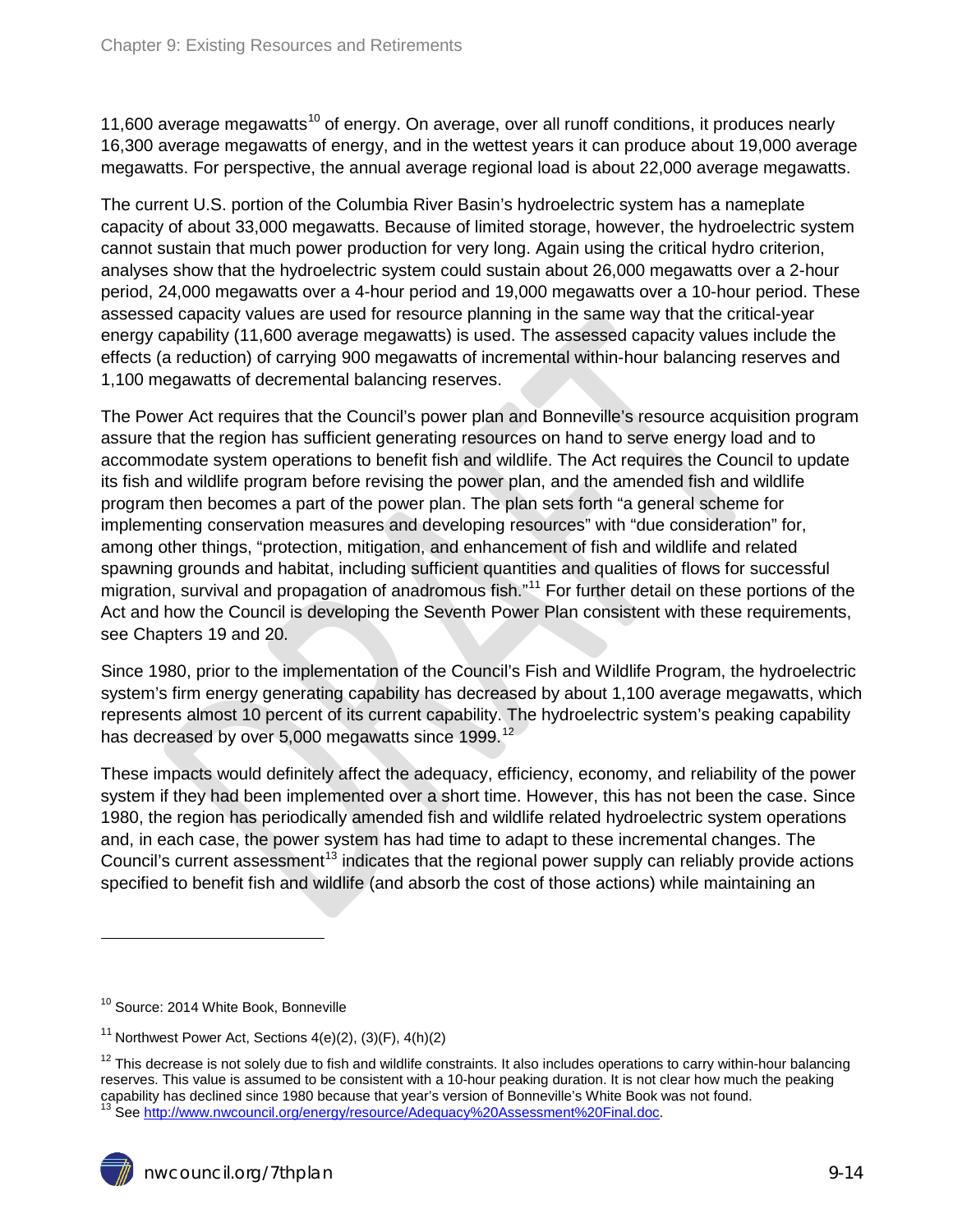adequate, efficient, economic, and reliable energy supply. See Chapter 20 for more information on the Council's Fish and Wildlife Program.

#### <span id="page-14-0"></span>Coal-fired Power Plants

Following the development of the Columbia River hydroelectric system, coal and nuclear power were viewed as the most economical new sources of electricity. Between 1968 and 1986, 14 coalfired power units at six sites were brought into service by Northwest utilities – Boardman (Oregon), Centralia (Washington), Colstrip (Montana), J.E. Corette (Montana), Jim Bridger (Wyoming), and North Valmy (Nevada). These large plants can serve about 7,300 megawatts of nameplate capacity, of which about 5,000 megawatts are currently dedicated to Northwest loads. In addition, there are several smaller coal plants in the region that total approximately 200 megawatts in nameplate capacity. Sufficient supplies of low-cost, low-sulfur coal are available from the Powder River Basin (eastern Montana and Wyoming), East Kootenay fields (Southeastern British Columbia), Green River Basin (Southwestern Wyoming), Uinta Basin (northeastern Utah and northwestern Colorado), and extensive deposits in Alberta.

Efforts to reduce carbon dioxide production have resulted in a series of state and Federal environmental regulations requiring modifications and improvements to existing coal-fired power plants. As a result of the incremental cost required to bring the coal plants into compliance with these known and proposed regulations, owners must weigh the economics of continued operation versus early retirement.

In the Pacific Northwest, several coal plants are scheduled for retirement during the Seventh Power Plan's 20-year power planning period. J.E. Corette is scheduled to retire in 2015, Portland General Electric is scheduled to cease coal-fired operation at Boardman in 2020, and Centralia's units one and two will be retired in 2020 and 2025, respectively. The North Valmy coal plant in Nevada, coowned by Idaho Power, is scheduled to be retired by 2025.

**Environmental effects of coal** generation span a wide range, from the combustion of fuel to the disposal of waste. Since coal is contaminated by heavy metals, radionuclides, and rare elements, these materials are released into the atmosphere as pollutants during the coal combustion process.<sup>[14](#page-13-3)</sup> In addition, the intake and discharge of the cooling water (which may be contaminated by waste and metals during the cooling process) can affect nearby ecosystems and aquatic life. The disposal of waste from the coal combustion process requires a significant amount of land and, depending on the waste disposal structure, can pollute surface water.

As mentioned previously, there are many existing and proposed federal rulemakings intended to reduce and mitigate environmental impacts of coal generation. While many of the Pacific Northwest coal plants may already be in compliance with some or all of these regulations, it is important to note the rulemakings and the capital and operating costs to comply with them. Many of the rulemakings fall under the Environmental Protection Agency's Clean Air Act and Clean Water Act. The National

<span id="page-14-1"></span><sup>&</sup>lt;sup>14</sup> See the Third Power Plan, page 721 of Vol II, for a table of heavy metals released from a typical 500 MW coal plant in the PNW.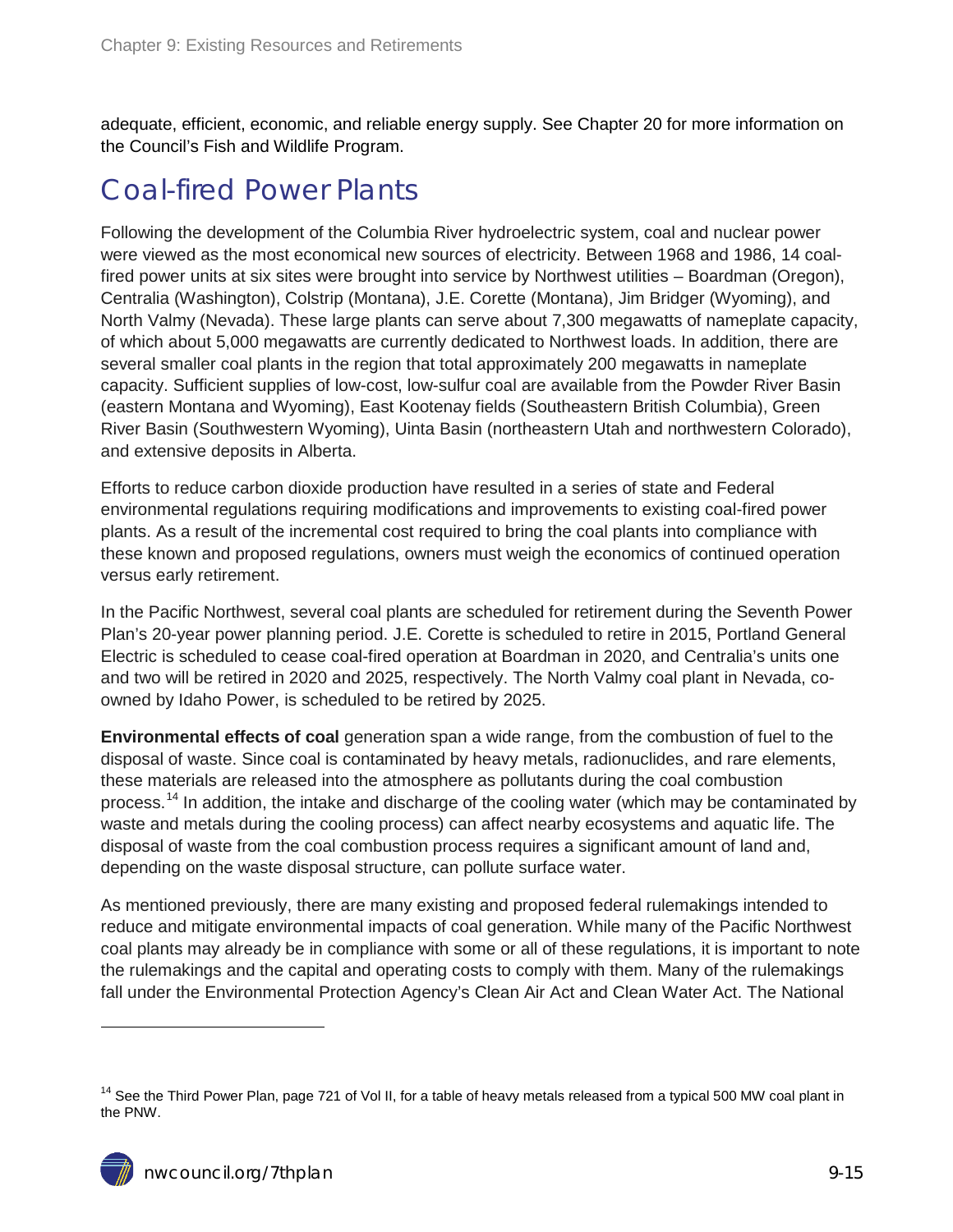Ambient Air Quality Standards (NAAQS), Regional Haze rule, Mercury and Air Toxics Standard (MATS), Coal Combustion Residuals rule (CCR), cooling water intake structures rules, effluent guidelines for steam electric power generation, and carbon pollution standards all affect regional coal plants. *See* Appendix I for further detail on the environmental effects in the Pacific Northwest associated with the generation of electricity using coal, as well as the existing and proposed regulations to address those effects. That appendix also contains a detailed breakdown of the estimated compliance costs for each coal plant in the region.

### <span id="page-15-0"></span>Nuclear Power Plants

Coinciding with the development of the region's large coal-fired power plants in the 1980s, regional utilities initiated construction of ten nuclear power plants. Only two, Trojan, in Oregon, and the Columbia Generating Station (CGS) (originally known as Washington Public Power Supply System Nuclear Project number 2 or WNP-2), in Washington, were eventually completed.<sup>[15](#page-14-1)</sup> Two partially completed plants, WNP-1 and WNP-3, were preserved for many years for completion, but they have since been terminated.

Trojan was permanently shut down in 1993, when it was concluded that the cost of a needed steam generator replacement would result in production costs barely competitive with the cost of power from new resources, and was subsequently demolished in 2006. CGS, now the only nuclear power plant in the region, has been upgraded from its original peak capacity and now has an installed nameplate capacity of 1,170 megawatts. In 2012, the Nuclear Regulatory Commission granted a 20 year renewal to CGS's 40-year operating license, now set to expire in 2043. The economics of continued operation of CGS have been questioned by some parties in the region, but this question is outside the scope of the Seventh Power Plan development.

**Environmental effects of nuclear** generation are focused primarily on water use and spent fuel disposal; the generation of nuclear energy does not lead to the emission of greenhouse gases. Nuclear power plants use a large amount of water for steam production and cooling, which potentially affect nearby ecosystems and aquatic life. Nuclear power is generated through the fission (splitting of atoms) of uranium and the spent fuel is therefore radioactive waste. This waste must be disposed of or stored in an environmentally safe way, often in steel-lined concrete canisters above or below ground.

Existing and proposed federal rulemakings intended to reduce and/or mitigate the environmental impact of nuclear generation are: a series of Fukushima upgrades (ordered by the NRC in response to the Tohoku earthquake in Japan and subsequent Fukushima nuclear plant accident), Containment Protection and Release Reduction rulemakings (CPRR), cooling water intake structure rules, and effluent guidelines. For detailed information on the environmental effects of nuclear generation, on the existing and proposed regulations addressing those effects, and estimates on the costs of compliance, see Appendix I.

<span id="page-15-1"></span><sup>&</sup>lt;sup>15</sup> Troian was completed in 1976 and CGS in 1984. The Hanford Generating Project operated on steam from the N-reactor, a Hanford Production Reactor, until 1988, when it was shut down upon termination of plutonium production operations at Hanford.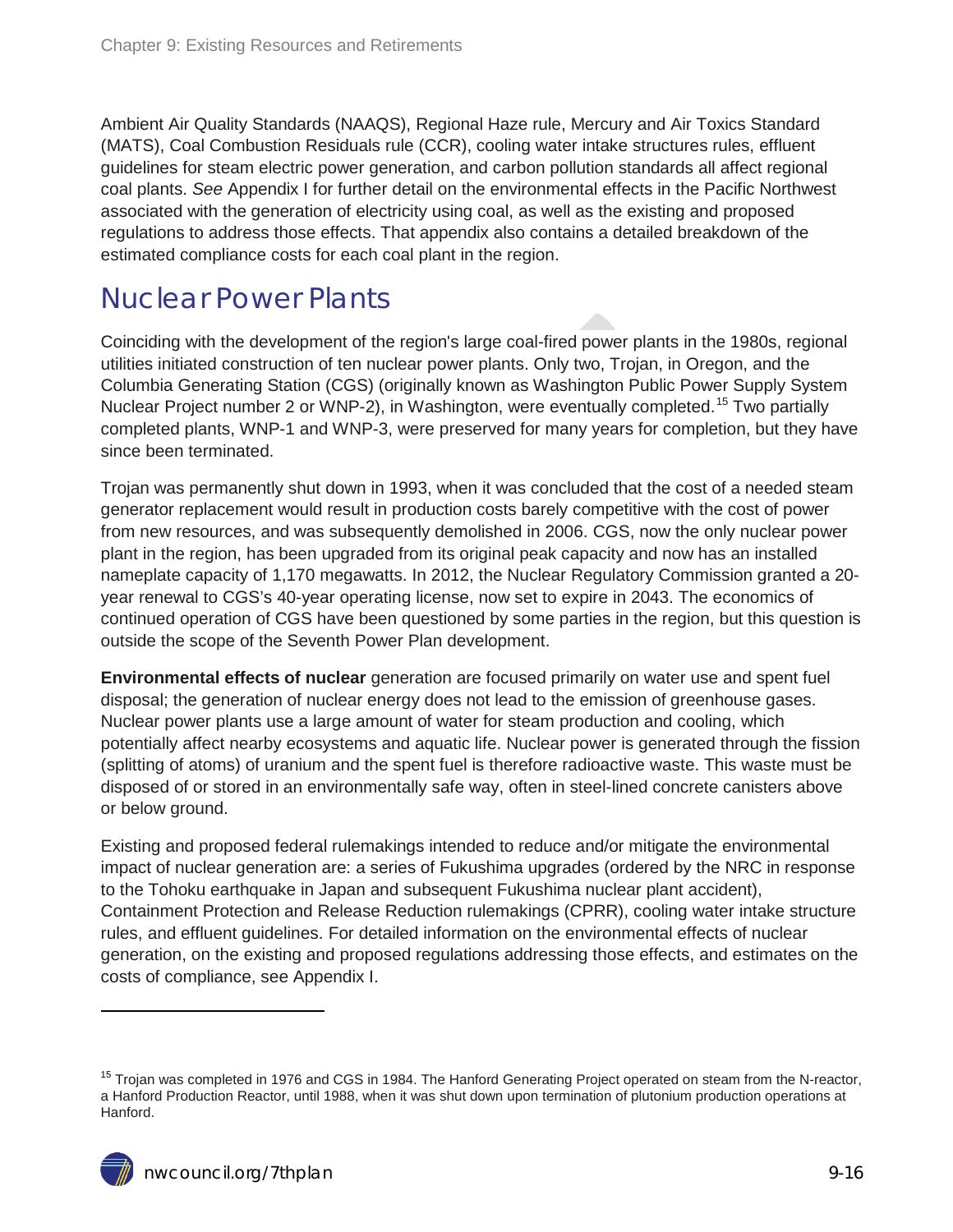### <span id="page-16-0"></span>Natural Gas-Fired Power Plants

Low natural gas prices and improving combustion turbine technology have made gas-fired combined-cycle power plants a low cost alternative for base load power generation in the Pacific Northwest. Most of these projects consist of one or two combined-cycle combustion turbine units, and many serve modest cogeneration loads. The recent increase in the development of gas peaking plants (simple cycle and reciprocating engine) in the Pacific Northwest and elsewhere can be attributed in part to the need for additional flexibility and efficiency in the power system to supplement and integrate variable energy resources such as wind and solar. Base load gas-fired plants provide about 6,900 megawatts of nameplate capacity and gas-fired peaking plants provide 2,200 megawatts of nameplate capacity in the region.

The first combined cycle power plant developed in the region was Portland General Electric's 600 megawatt Beaver plant in 1974. A few gas peaking plants, primarily frame simple cycle combustion turbines, were constructed in the early 1980's, but it wasn't until the early 1990's that natural gas power plant development picked up. At that time General Electric released its F-class frame unit, a machine with increased reliability and efficiency, and combined with low gas prices, the region saw a shift in development from coal to gas plants. A second wave of gas plant development by independent power producers came in response to the west coast energy crisis in the early 2000's. More recently, plants have been developed in response to power needs identified by investor-owned utilities in their integrated resource planning. Namely, Idaho Power constructed the 300 MW Langley Gulch combined cycle plant in 2012 and Portland General Electric constructed the 220 MW Port Westward II reciprocating engine plant at the end of 2014. Portland General Electric's 440 MW Carty combined cycle combustion plant is scheduled to come online in 2016. Figure 9 - 9 below shows the history of natural gas plant development since the 1970's.

<span id="page-16-1"></span>

#### Figure 9 - 9: History of Gas-Fired Plant Development since 1972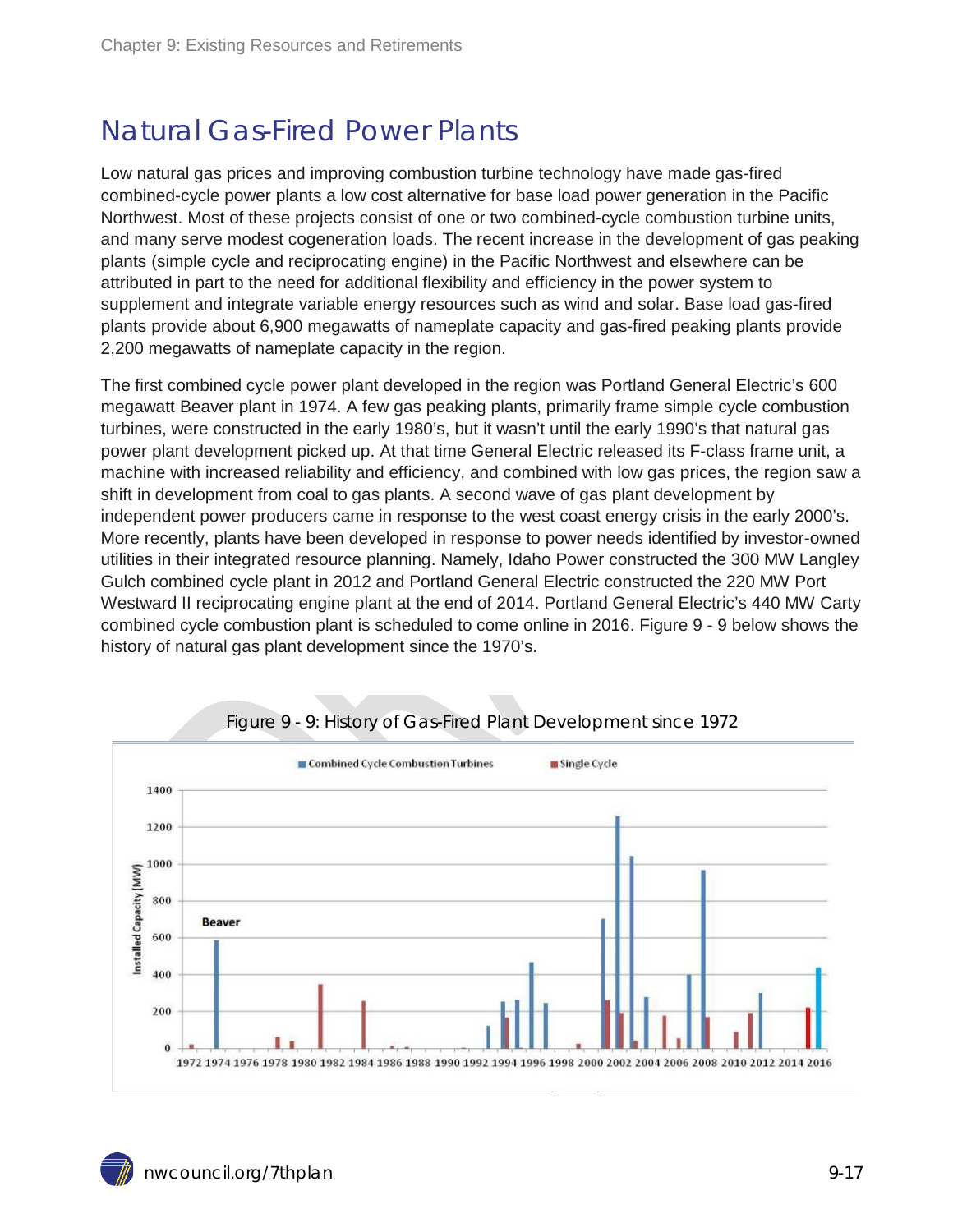**Environmental effects of natural gas** generation are primarily greenhouse gas emissions from combustion and water use. Natural gas is the cleanest burning of the fossil fuels, with about half of the carbon dioxide emissions of coal and about two-thirds that of distillate fuel oil. In addition to carbon dioxide, nitrogen oxide, and volatile organic compounds are also released.

When taking into account the full life cycle of natural gas, beyond simply the combustion of fuel into energy, there are environmental effects from the release or leakage of methane (also known as fugitive emissions) during the capture of natural gas (drilling wells) and transportation via pipelines. In addition, drilling for natural gas has an adverse effect on the land and wildlife.

Existing and proposed federal rulemakings intended to reduce and/or mitigate the environmental impact of natural gas are National Ambient Air Quality Standards (NAAQS), cooling water intake structure rules, effluent guidelines, and potential carbon pollution standards. In addition, the EPA issued proposed rules in August for reducing methane emissions from oil and gas production by 40 to 45 percent in the next decade. While the quantity of methane released from natural gas extraction and transport is less than the amount of carbon dioxide released, methane as a greenhouse gas is 25 times more potent than carbon dioxide. For detailed information on the environmental effects, environmental regulations, and estimates of the cost of compliance, *see* Appendix I. Chapter 13 also includes a summary description of these effects and related information, including more sharply focused environmental compliance costs, with regard to the possible development of new gas-fired resources in the region.

### <span id="page-17-0"></span>Industrial Cogeneration

Cogeneration, or combined heat and power (CHP), plants produce both electricity and thermal or mechanical energy for industrial processes, space conditioning, or hot water. In the Pacific Northwest, there are different types of industrial cogeneration, namely biomass and natural gas plants. Industrial cogeneration in the forest products industry has long been a component of Pacific Northwest electric power generation. These plants include chemical recovery boilers in the pulp and paper industry, and power boilers fired by wood residues, fuel oil, and gas in both the pulp and paper and lumber and wood products sectors. Gas-fired combustion turbines have also been installed as industrial cogeneration units, oftentimes with the waste heat (steam) being used for secondary heating purposes.

Because of mill closures in recent years, and because many industrial cogeneration plants do not sell power offsite or generate power only when fuel costs are favorable, a precise inventory of operating industrial cogeneration plants is difficult to obtain. For these purposes, the known plants have been included in the generating capacity of the primary resource, for example biomass and natural gas. For a detailed breakdown by plant, see the Council's generating projects database.<sup>[16](#page-15-1)</sup>

<span id="page-17-1"></span>Environmental effects of cogeneration are the same as those for natural gas and biomass. See Appendix I for details.

<sup>&</sup>lt;sup>16</sup> Council's generating projects database can be found on the Power Supply webpage of the Council's website <http://www.nwcouncil.org/energy/powersupply/>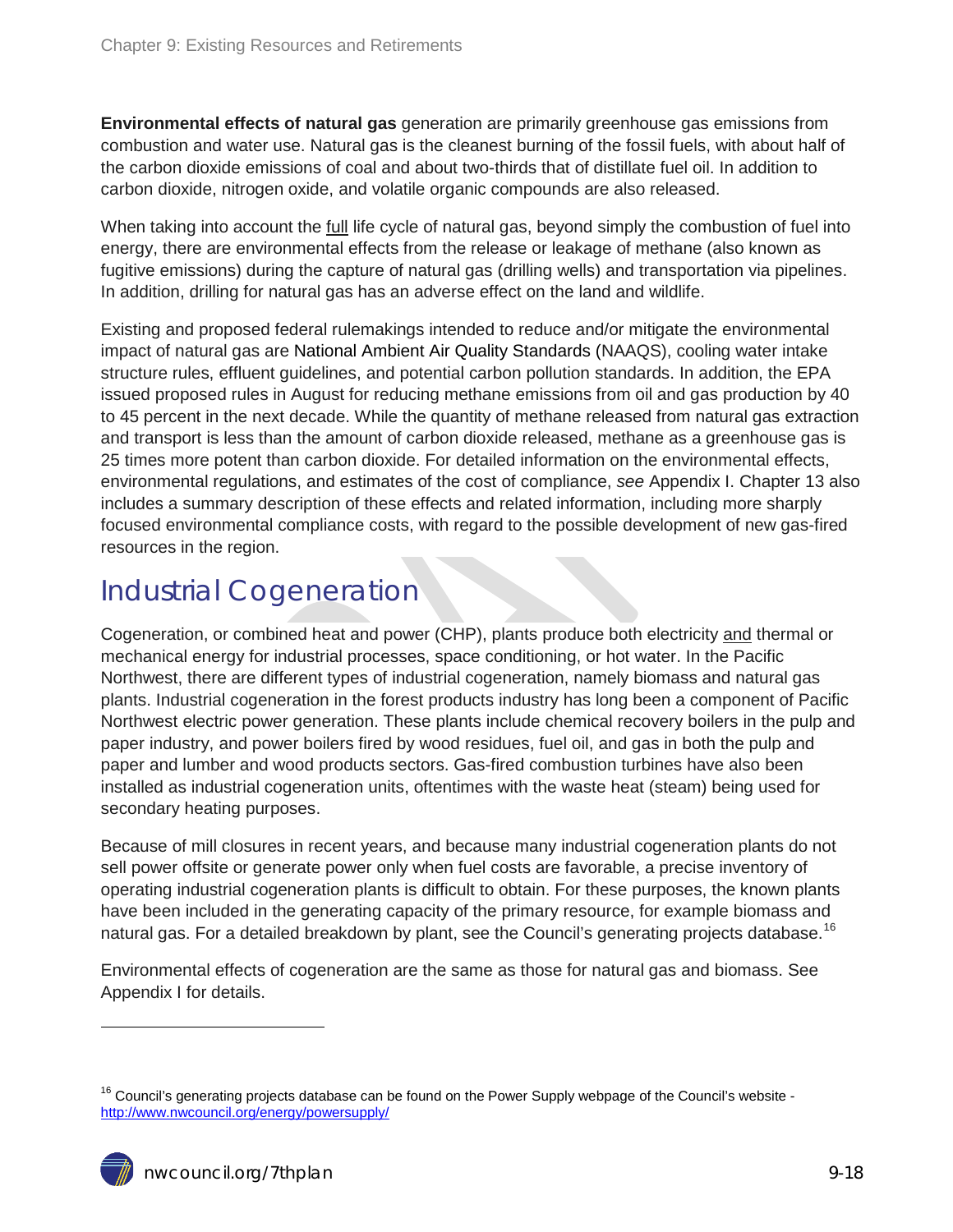#### <span id="page-18-0"></span>Renewable Resources

While wind power has become the dominant renewable resource in the region, biomass has had a regional presence for decades, and geothermal and solar photovoltaic development is on the rise. Emerging resources like offshore wind power and wave/tidal energy are still nascent in the region (more information can be found in Chapter 13).

#### <span id="page-18-1"></span>Evolving Policies and Incentives for Renewable Resources

Many federal and state policies have been established over the past several decades to promote development of renewable resources. In fact, the Pacific Northwest Electric Power Planning and Conservation Act, which created the Council, states in section 839b(e)(1) "the plan shall, as provided in this paragraph, give priority to resources which the Council determines to be costeffective. Priority shall be given: first, to conservation; second, to renewable resources."

The adoption of the federal Production Tax Credit (PTC) and Investment Tax Credit (ITC) has significantly contributed to the rapid development of renewable generation. The PTC is a productionbased corporate income tax credit in which the owner of a qualifying project receives an incentive based on the amount that the project generates (per kilowatt hour) and sells, for the first ten years of operation. In contrast, the ITC is a front-loaded incentive based on the capital expenditures of the project. With the expiration of the PTC in 2013,<sup>[17](#page-17-1)</sup> there was a major decline in the development of new wind resources. The ITC is a 30 percent federal tax credit for solar systems on residential and commercial properties that remains in effect through December 31, 2016, at which point it drops to 10 percent for commercial system and zero for residential systems.<sup>[18](#page-18-2)</sup>

The adoption of state renewable portfolio standards (RPS) in Washington, Oregon, and Montana in the mid-2000s, has also lead to a significant increase in renewable resource development over the past decade. While Idaho does not have an RPS, its Idaho Energy Plan encourages the development of cost-effective local renewable resources, further contributing to the renewable boom of recent years.

In Oregon, the Business Energy Tax Credit (BETC), which "is a nonrefundable credit against personal and corporate income taxes based on the 'certified cost' of certain investments in energy conservation, recycling, renewable energy resources, or reduced use of polluting transportation fuels," expired on July 1, 2014. Originally enacted in 1979, the BETC was an effort to encourage alternative energy development.

 $17$  In late 2014, the PTC was renewed through calendar year 2014 but very few projects nationally were able to take advantage of it. At the time of the draft Seventh Plan publication, the PTC had not been renewed.

<span id="page-18-2"></span><sup>&</sup>lt;sup>18</sup> The ITC can also be used at 30% for fuel cells and small wind (less than 100kW), and 10% for specific geothermal systems, microturbines, and combined heat and power projects. Starting in 2017, the ITC expires for all but solar (reduces from 30% to 10%) and geothermal systems (remains at 10%). See the Database of State Incentives for Renewables and Efficiency (DSIRE) for more information - [http://www.dsireusa.org/.](http://www.dsireusa.org/)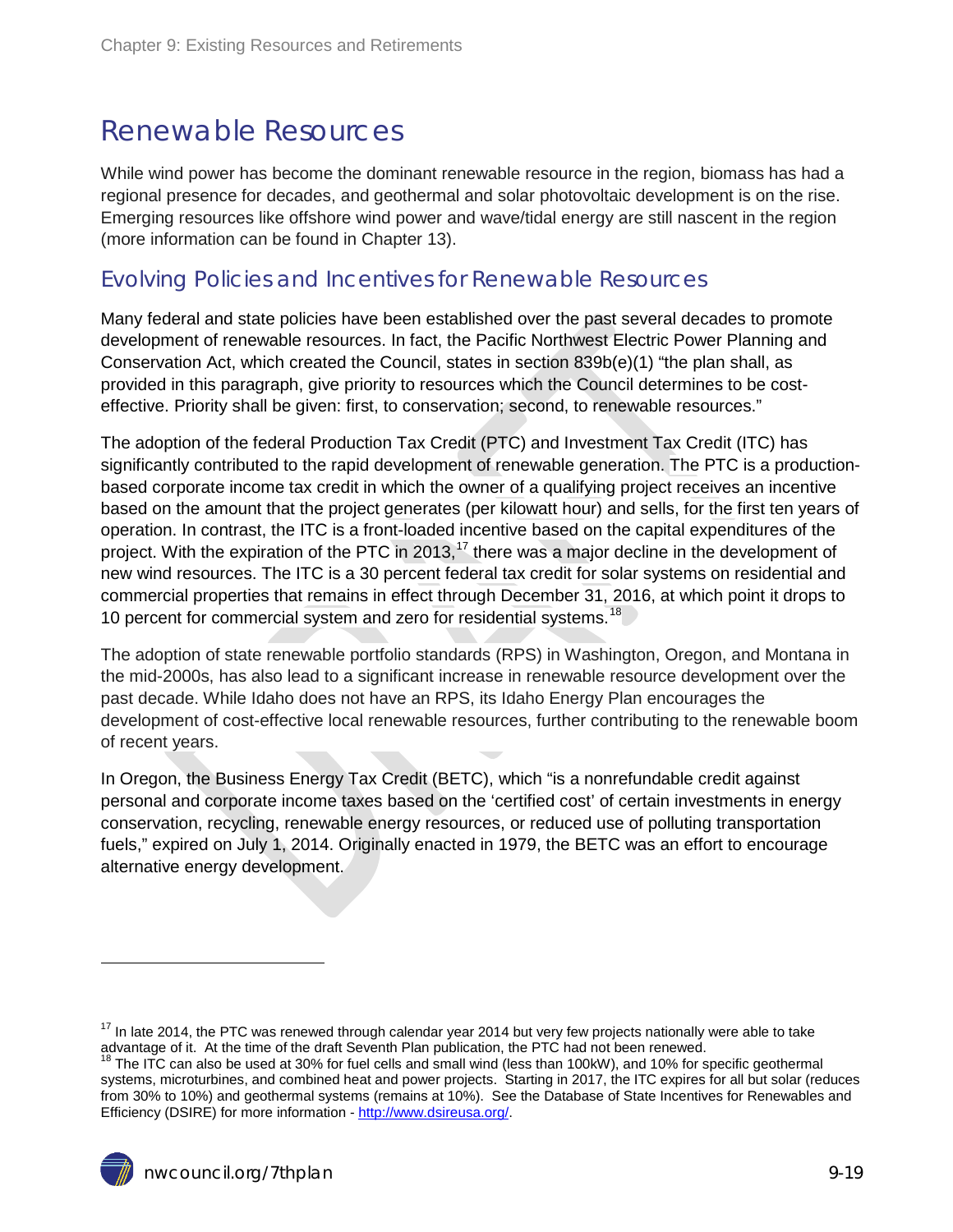#### <span id="page-19-0"></span>**Wind**

The first utility-scale wind projects in the region came online in 1998. With the adoption of the state renewable portfolio standards (RPS), wind development ramped up significantly, peaking in 2012 with 2,000 megawatts of installed capacity in the region. Uncertainty over the repeated expiration and renewal of the Production Tax Credit (PTC) has lead to bursts and lulls in wind development. As an alternative to the PTC, wind developers were also able to take advantage of the Investment Tax Credit (ITC). The effect of both RPS and PTC/ITC drivers can be seen in Figure 9 - 10 below. In total, there is about 9,000 megawatts of wind power nameplate capacity installed in the region, including the PacifiCorp wind projects located in Wyoming.<sup>[19](#page-18-2)</sup> Currently, about one-third of this wind power capacity is under long-term power purchase contracts with out-of-region parties. Figure 9 - 11 shows the cumulative wind capacity developed in the region by load serving entity, based on known power purchase agreements. As states are on track to meet their near-term RPS goals, the pace of wind power development has slowed in recent years.

The diversity of the region's wind resource has been a topic of discussion, as the majority of the Pacific Northwest wind power is located in the Columbia River Gorge and along the Snake River in Idaho. In fact, as of the end of 2014, over half  $(4,782 \text{ megawatts}^{20})$  of the installed wind capacity in the region was located within the Bonneville Power Administration balancing authority. On occasion, this has led to periods where wind power has been curtailed within a balancing authority when there has been an excess of wind and hydropower on the system. Central Montana is an excellent wind resource area that due primarily to transmission limitations remains mostly undeveloped to date – see Chapter 13 for development opportunities through transmission expansion.

Environmental effects of wind power generation are primarily limited to land use and wildlife interference, because there are no greenhouse gas emissions related to the generation of power itself. Project siting and licensing mitigates much of the land and wildlife impacts due to the requirement of environmental impact statements (EIS). While wind farms use a significant amount of land in total area, on average 85 acres per megawatt,  $21$  much of that land is either undisturbed by the development or multi-purposed. Wildlife interference occurs in two ways: direct mortality due to collisions with the wind turbines and indirect impacts to wildlife due to the loss of habitat in which the wind project resides. The primary wildlife impacted by wind projects in the Pacific Northwest are songbirds, migratory birds, raptors, and bats.

The Bald Eagle and Golden Eagle Protection Act (BGEPA) and Migratory Bird Treaty Act (MBTA) make it a violation of federal laws to kill, or "take," an array of bird species and therefore these laws impose regulations restricting the take of certain avian species. For more information, see Appendix I as well as Chapter 13 for a discussion of wind resource from the perspective of potential new resource additions to the Pacific Northwest's power system.

<sup>&</sup>lt;sup>19</sup> The Council includes PacifiCorp Wyoming wind projects in its regional total because they are eligible to meet some renewable portfolio standard requirements in Oregon and Washington.

<span id="page-19-1"></span><sup>&</sup>lt;sup>20</sup> http://transmission.bpa.gov/business/operations/wind/WIND\_InstalledCapacity\_PLOT.pdf<br><sup>21</sup> http://www.aweo.org/<u>windarea.html;<http://www.nrel.gov/docs/fy09osti/45834.pdf></u>

<span id="page-19-2"></span>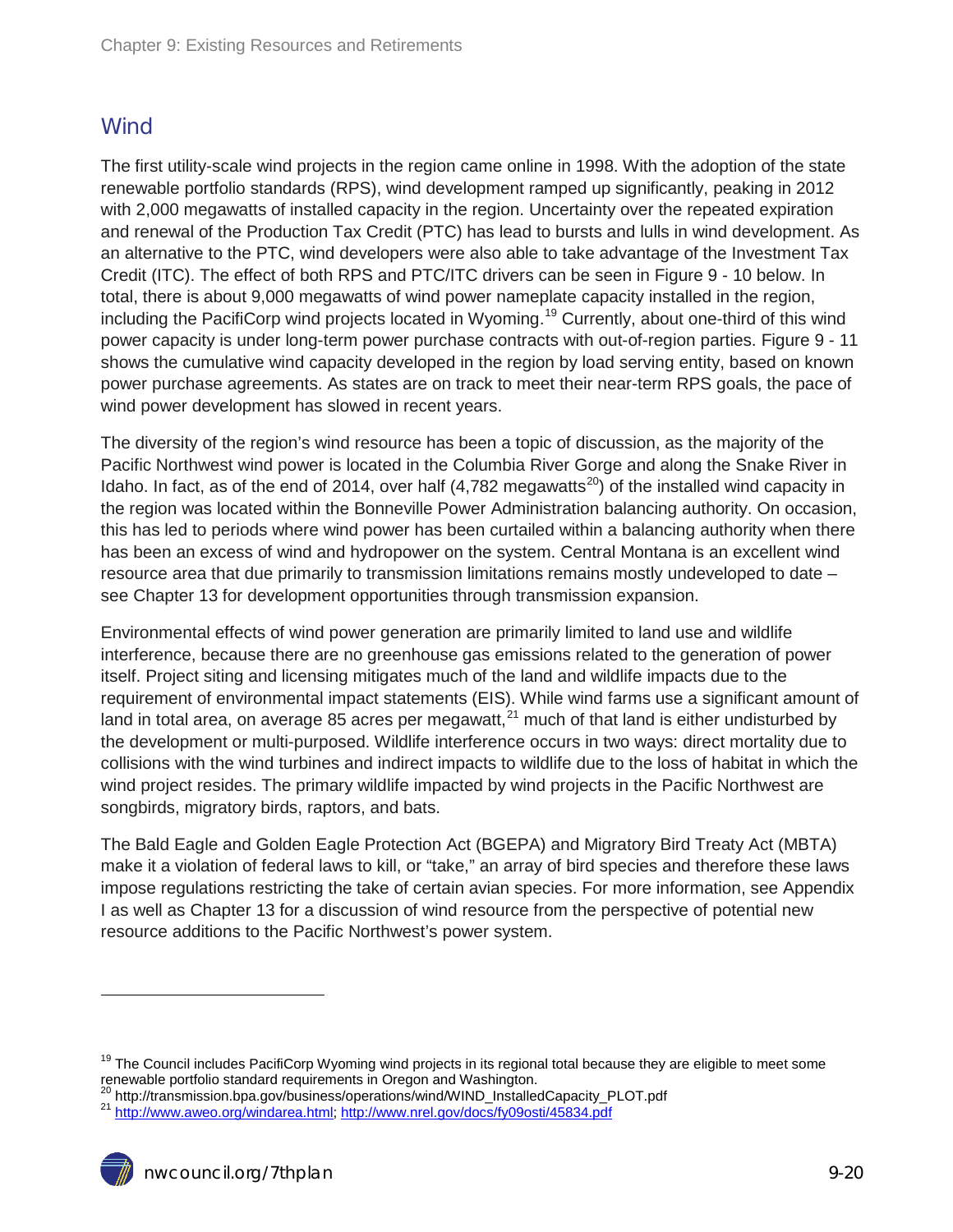

<span id="page-20-0"></span>Figure 9 - 10: Wind Capacity Development in the Pacific NW since 1998 (Nameplate)

<span id="page-20-1"></span>

#### Figure 9 - 11: Wind Capacity by Load Serving Entity (Nameplate)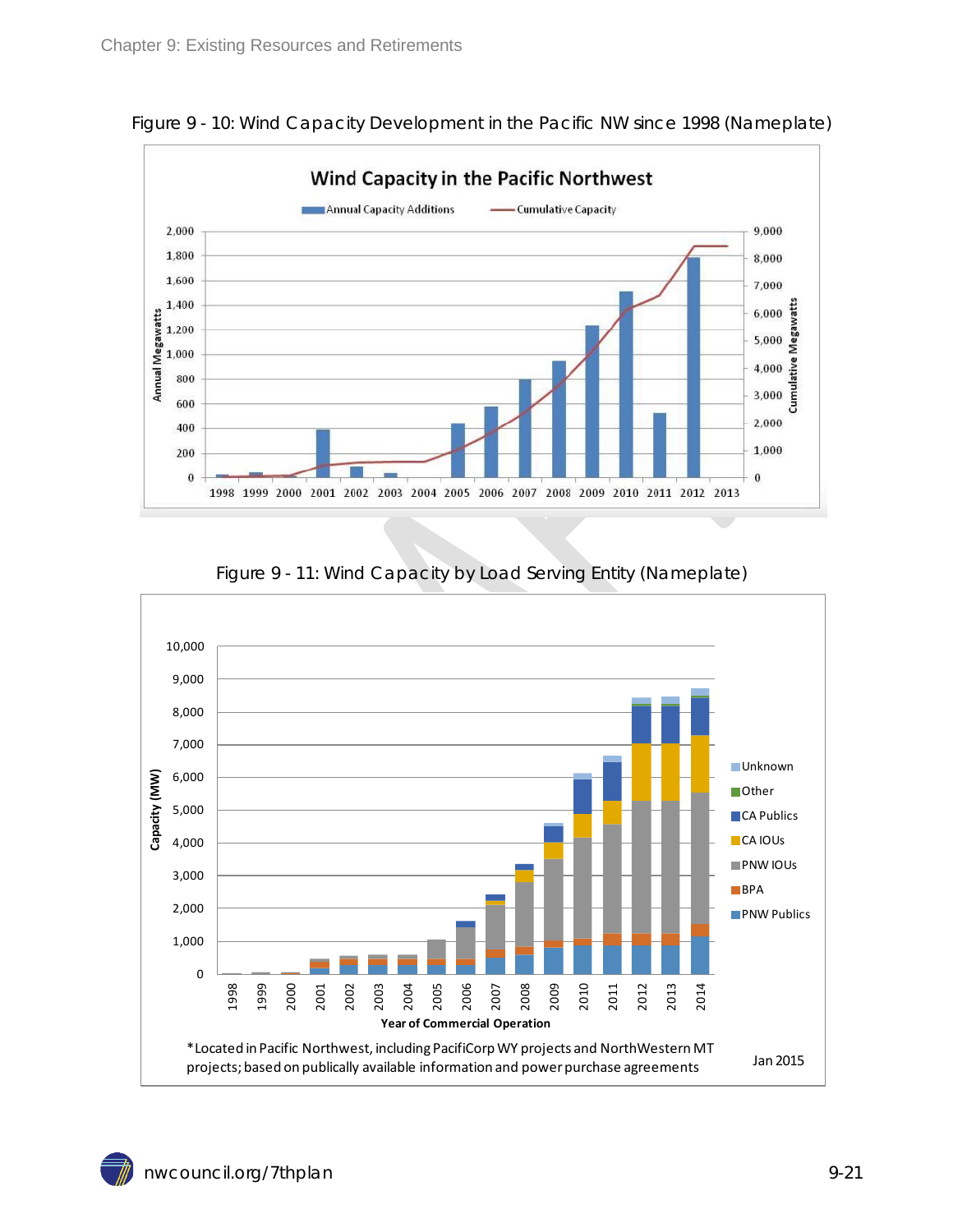#### <span id="page-21-0"></span>Solar

In addition to being an eligible resource to meet state RPS, solar photovoltaic (PV) development has been driven by its rapidly decreasing capital costs and the federal and state incentives, namely the Investment Tax Credit (ITC).

Over the past decade, utility-scale solar PV power plants have been developed in growing quantities in the lucrative solar resource areas of the desert southwest. As module and inverter technologies have improved, costs have come down significantly and the Pacific Northwest is beginning to see development of its own. Outback Solar, in Lake County, Oregon, is currently the largest PV project in service in the region at 5 megawatts AC nameplate capacity. Several projects ranging from 10 megawatts to 80 megawatts, totaling 320 megawatts in Southern Idaho and Eastern Oregon are in development and projected to come online by the end of 2016 – to take advantage of the Federal ITC before it drops from 30 to 10 percent in 2017.

Distributed solar PV energy, often constructed on residential and commercial rooftops with energy consumed directly by the end-user, has been a growing contribution to demand-side resources. State and utility incentives have contributed to the increasing presence of distributed PV in the Northwest, along with social and economic drivers. The Council estimates that by the end of 2015 roof-top solar will contribute about 21 average megawatts of energy and reduce system peak loads by about 56 megawatts. $^{22}$  $^{22}$  $^{22}$ 

There are no concentrating solar power (CSP) projects in service or planned for the Pacific Northwest at this time. This type of solar resource has a higher cost per kilowatt than PV, although it has the potential of being a firm resource alternative with the addition of thermal storage.

Environmental effects of solar PV generation are mainly limited to land use and interference with wildlife. Energy production from solar PV plants does not contribute to the release of greenhouse gases. Much of the land and wildlife effects are mitigated during the siting and licensing of power plants. The few CSP projects in service in the desert Southwest and California have encountered issues with high avian and bat mortality directly related to the solar flux produced from the mirrors. For additional detailed information, see Appendix I and Chapter 13.

#### <span id="page-21-1"></span>**Biomass**

 $\overline{a}$ 

Biomass includes a variety of fuels, including pulp and paper, woody residues (forest, logging, and mill residues), landfill gas, municipal solid waste, animal waste, and wastewater treatment plant digester gas.

There is about 1,000 megawatts of installed biomass nameplate capacity in the Pacific Northwest. In recent years, there have been several small (on average three megawatts) animal waste and landfill gas plants developed on existing dairy farms and landfill operations. With the economic recession in

<span id="page-21-2"></span> $^{22}$  See Appendix E for more information on roof-top solar development.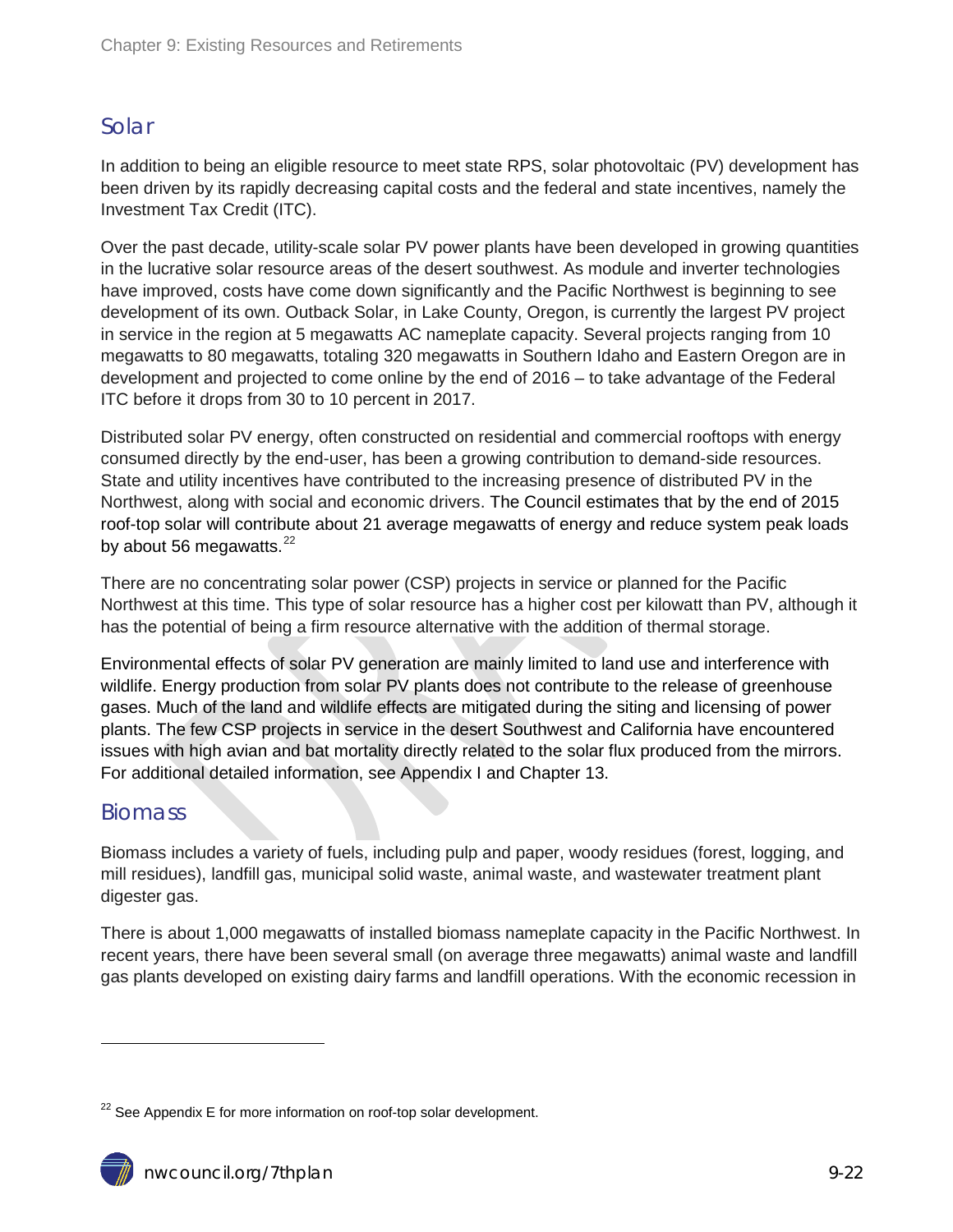the late 2000's, several of the region's paper and textile plants have shut down, reducing the supply of pulping liquor for pulp and paper biomass plants.

Environmental effects of biomass generation include land use, water, and air quality. Biomass generation uses similar technology to coal and natural gas and therefore is subject to emissions arising from the production process; however, in general biomass emits fewer pollutants than its fossil fuel counterparts. The primary air emissions caused by biomass combustion include nitrogen oxides, sulfur dioxide, carbon monoxide, mercury, lead, volatile organic compounds, particulate matter, carbon dioxide, and dioxins.<sup>[23](#page-21-2)</sup> Biomass generation can be considered a carbon dioxide reducing resource only if re-plantation of the spent fuel occurs (e.g. woody residues). Most existing biomass projects in the region are fueled by already spent resources rather than resources grown for the purpose of energy production, for example animal waste, woody residues, and municipal garbage, and therefore the impact to land and water use to supply the fuel is minimal as it already exists. Depending on the type of technology and fuel used in the power production, there are greenhouse gas emissions and water quality issues associated with biomass. Cooling water can affect nearby land and water sources, depending on where/how it is used. If a closed-loop system is utilized by the power plant, there are fewer impacts to nearby water sources than a once-through or open loop cooling system. *See* Appendix I for further detail on environmental effects and associated environmental regulations and compliance actions.

#### <span id="page-22-0"></span>**Geothermal**

While there is significant potential for geothermal in the Pacific Northwest, especially Southern Oregon and Idaho, there have only been a few projects developed to-date. Most recently, U.S. Geothermal's Neal Hot Springs – a 28.5 megawatt plant in Oregon – came online, bringing the total conventional geothermal installed nameplate capacity in the Pacific Northwest to 40 megawatts. A small geothermal power plant (three megawatts), Paisley Geothermal, is currently under construction in Southern Oregon by Surprise Valley Electric Coop. Demonstration projects for enhanced (engineered) geothermal systems are being developed at Newberry Crater, Oregon. Enhanced geothermal resources have a large potential to be a viable, base loaded energy alternative in the long-run if successful.

Environmental effects of geothermal generation are land and wildlife disturbances, air and water quantity and quality. Much like wind and solar, prospective geothermal power plants must undergo extensive environmental impact reviews that mitigate many land and wildlife impacts. While geothermal plants can take up to several hundreds of acres of land during development, much of that land can be reclaimed and repurposed once construction is complete. Air and water effects depend largely on the type of technology and open/closed loop cycle utilized by the power plant. There are few emissions from binary, closed-loop geothermal power plants as the water and air vapors are re-injected into the production cycle. Open-loop cycle plants emit primarily carbon dioxide and some methane, although it is at an amount that is equivalent to 30 percent of a conventional coal plant. *See* Appendix I for further details.

-

<span id="page-22-1"></span><sup>&</sup>lt;sup>23</sup> http://teeic.indianaffairs.gov/er/biomass/impact/op/index.htm.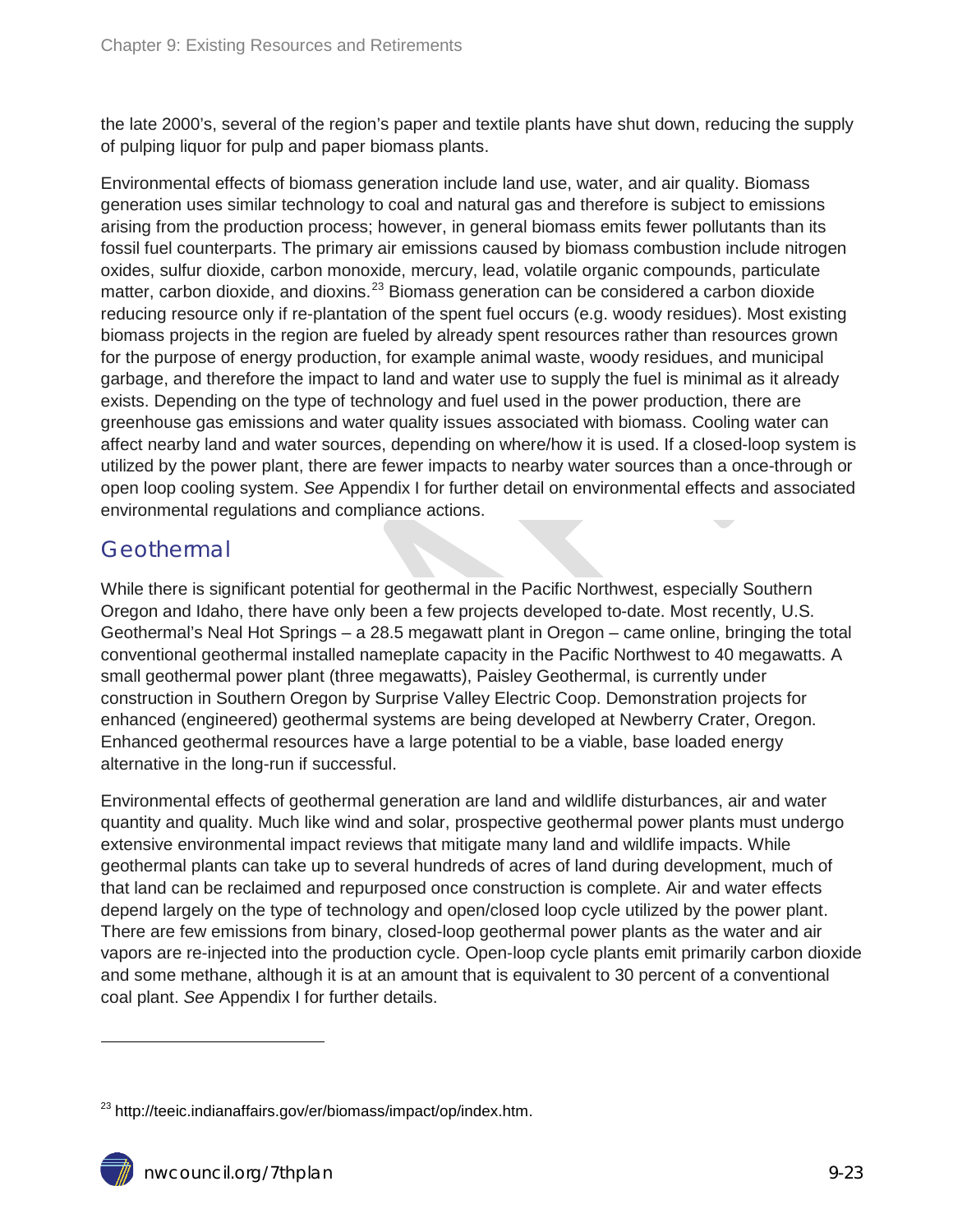## <span id="page-23-0"></span>**CONSERVATION**

Conservation is the first-priority electric power resource in the Northwest Power Act, where it is defined as "any reduction in electric power consumption as a result of increases in the efficiency of energy use, production, or distribution." Since the passage of the Act in 1980, the region—through utility programs, market transformation efforts, and federal and state codes—has achieved over 5,900 average megawatts of energy savings. $^{24}$  $^{24}$  $^{24}$  Figure 9 - 12 shows cumulative conservation achievements since 1980. Note this figure does not include market-induced savings that have occurred outside the programs.<sup>[25](#page-23-2)</sup> These achievements are equivalent to the annual firm output of the six largest hydro projects in the region.

<span id="page-23-1"></span>

Figure 9 - 12: Cumulative Regional Savings Since 1980

Since 1980, conservation has met nearly 62 percent of the region's load growth and has become the second largest resource for the region behind hydroelectric power. This level of conservation is equivalent to nearly 51.7 billion kilowatt-hours, with a retail value to consumers of over \$3.9 billion. These accomplishments have required perseverance, commitment, fresh thinking, and hard work.

The amount of conservation over the years has varied. Figure 9 - 13 below shows the incremental savings for energy-efficiency programs—including Bonneville, utility, and Northwest Energy Efficiency Alliance programs—between 1978 and 2014. In the late 1970s and early 1980s, the region was in need of electricity, and conservation efforts were accelerated. In the early to middle 1980s, the region was in a period of surplus capacity, and conservation efforts were slowed. In the

<span id="page-23-3"></span><sup>&</sup>lt;sup>24</sup> Findings are from the Regional Technical Forum's 2014 Regional Conservation Progress Report; 2014 data are preliminary.

<span id="page-23-2"></span>Se[e http://www.bpa.gov/EE/Utility/research-archive/Pages/Momentum%20Savings.aspx](http://www.bpa.gov/EE/Utility/research-archive/Pages/Momentum%20Savings.aspx) for more information.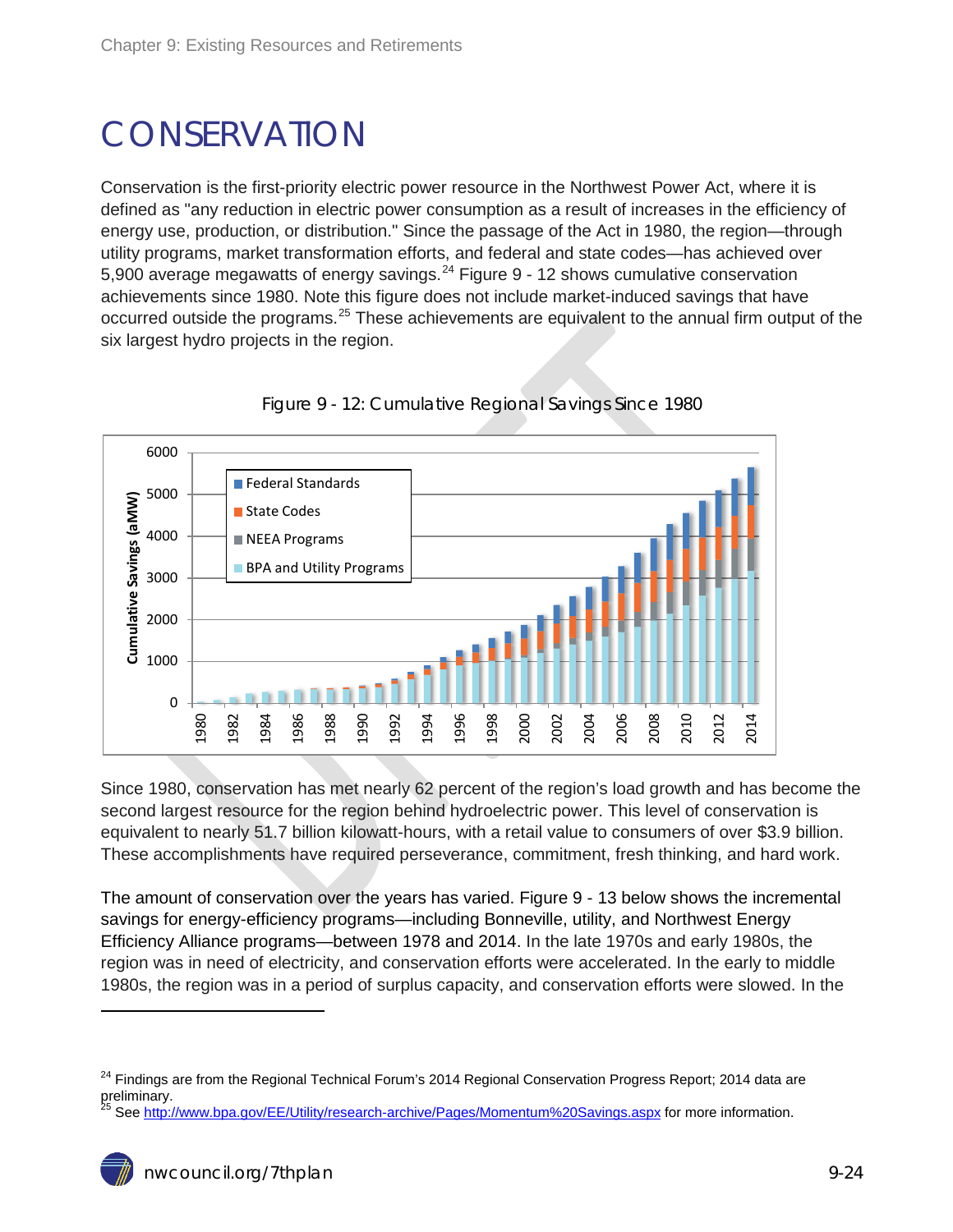early 1990s, there was again a need for resources, and the region responded once again by increasing conservation efforts. In the mid-1990s, conservation is again being slowed, as utilities see an uncertain future, and inexpensive energy is abundant in the West Coast market. All of that changed again with the west coast energy crisis in the early 2000s when programs once again increased their conservation efforts.

Significant investment in conservation as a resource continued through the Sixth Power Plan. Between 2010 and 2014,<sup>[26](#page-23-3)</sup> the region captured approximately 1,500 average megawatts of conservation. The vast majority of savings came from lighting projects and other significant contributors included residential and commercial HVAC projects, residential consumer electronics, and whole building projects across sectors. The total program investment during this period was over \$2 billion.<sup>[27](#page-24-1)</sup>

<span id="page-24-0"></span>



\*Excluding codes and standards; 2014 data are preliminary.

<span id="page-24-1"></span><sup>&</sup>lt;sup>26</sup> 2014 data are preliminary as of September 30, 2015.<br><sup>27</sup> Regional Technical Forum 2014 Regional Conservation Progress Report estimates expenditures through 2013 of \$1.69 billion. 2014 data are preliminary as of September 30, 2015.